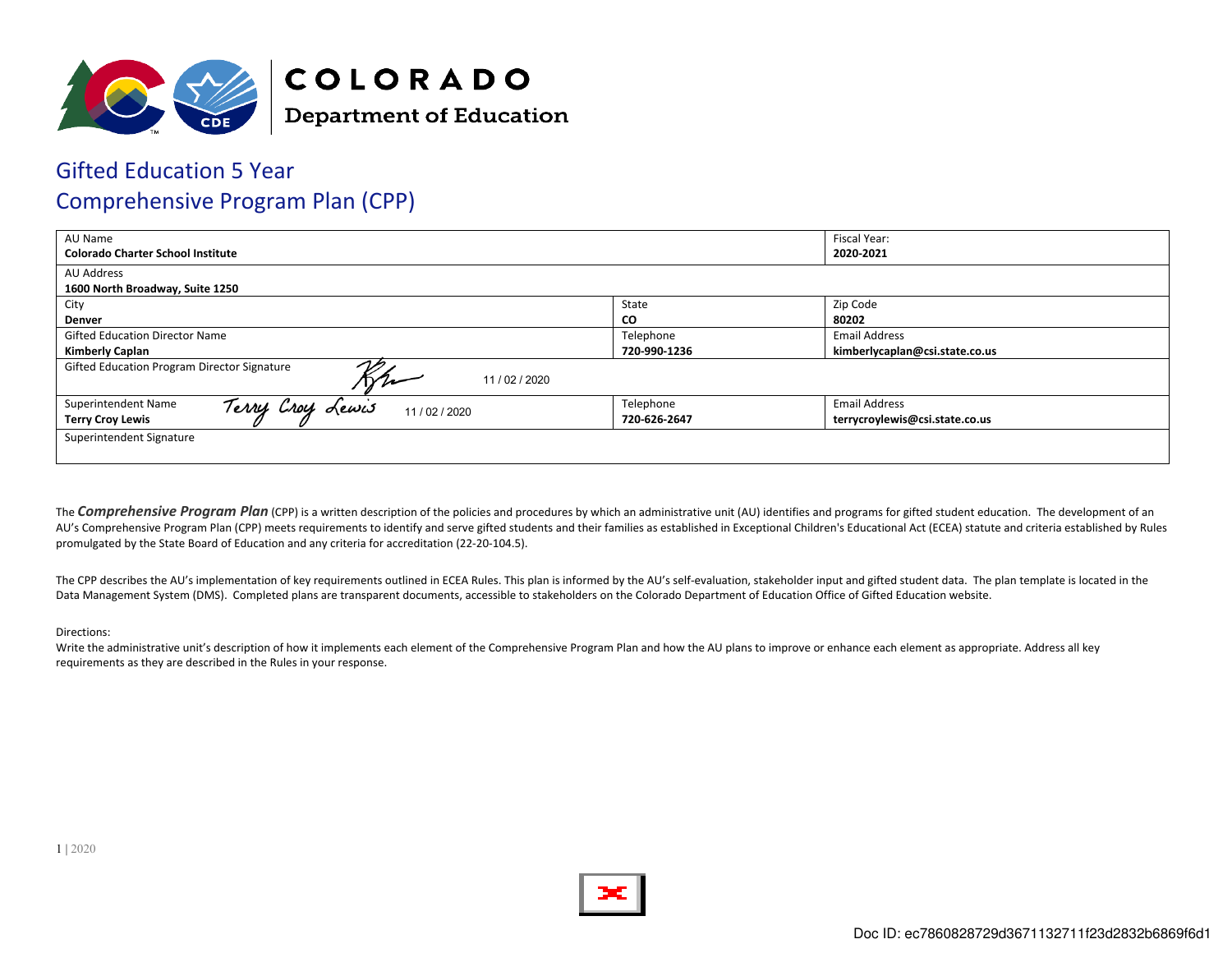| $\sim$ . The complete that $\sim$ 1 to $\approx$ 1 to $\sim$ 1 to $\sim$ 1 to $\sim$ 1 to $\sim$ 1 to $\sim$ 1 to $\sim$ |                                                                                                                                 |                                                                                                                                                                                                                                                                                                                                                                                                                                                                                                                                                                                                                     |
|--------------------------------------------------------------------------------------------------------------------------|---------------------------------------------------------------------------------------------------------------------------------|---------------------------------------------------------------------------------------------------------------------------------------------------------------------------------------------------------------------------------------------------------------------------------------------------------------------------------------------------------------------------------------------------------------------------------------------------------------------------------------------------------------------------------------------------------------------------------------------------------------------|
| <b>Exceptional Children's Education Act Program Element</b>                                                              | Please describe how the element is currently implemented in the AU. Address every article of law in each element.               | If the AU plans to shift<br>practices over the next<br>five years, use the<br>following to explain:<br>Describe the<br>specific action<br>steps (activities,<br>strategies) the AU<br>will take<br>Identify the data,<br>policies and<br>procedures,<br>and/or research<br>that supports the<br>specific steps that<br>were selected<br>Identify who is<br>$\bullet$<br>responsible for<br>implementing<br>these actions<br>steps<br>Provide a timeline<br>for<br>implementation<br>with specific<br>benchmarks and<br>dates<br>Identify the<br>measures used to<br>assess the success<br>of the proposed<br>action |
| Procedures for Parent, Family, and Student Engagement                                                                    | CSI Communication with Schools: The Charter School Institute (CSI) is the State's only non-district charter school authorizer,  |                                                                                                                                                                                                                                                                                                                                                                                                                                                                                                                                                                                                                     |
| 12.02(2)(a)                                                                                                              | currently authorizing 42 individual charter schools located across the State. Each CSI charter school has autonomy in           |                                                                                                                                                                                                                                                                                                                                                                                                                                                                                                                                                                                                                     |
| 12.02(2)(a)(i) The program plan shall describe how the AU                                                                | developing policies and procedures for Gifted Education in line with State policy. CSI requires each school to develop a gifted |                                                                                                                                                                                                                                                                                                                                                                                                                                                                                                                                                                                                                     |
|                                                                                                                          |                                                                                                                                 |                                                                                                                                                                                                                                                                                                                                                                                                                                                                                                                                                                                                                     |
| implements parent, family, and student engagement and                                                                    | education program plan outlining how they implement ECEA rules in their school.                                                 |                                                                                                                                                                                                                                                                                                                                                                                                                                                                                                                                                                                                                     |
| communication with regard to gifted education programs                                                                   |                                                                                                                                 |                                                                                                                                                                                                                                                                                                                                                                                                                                                                                                                                                                                                                     |
| that include, but are not limited to: how parents are                                                                    | CSI does not have direct contact with families, so communicating ECEA rules to our School Leaders and building-level Gifted     |                                                                                                                                                                                                                                                                                                                                                                                                                                                                                                                                                                                                                     |
| informed about access to identification procedures; ways                                                                 | Education Leads is foundational to ensuring parents, families and students are engaged at the school level. CSI employs         |                                                                                                                                                                                                                                                                                                                                                                                                                                                                                                                                                                                                                     |
| to educate parents and families about giftedness or                                                                      | numerous methods to provide ongoing communication and support to our schools:                                                   |                                                                                                                                                                                                                                                                                                                                                                                                                                                                                                                                                                                                                     |
| parenting gifted students; information about involvement                                                                 | • Website: Our main page has a parent tab with frequently asked questions and links to school program plans and emails for      |                                                                                                                                                                                                                                                                                                                                                                                                                                                                                                                                                                                                                     |
| and progress reporting; what programming options are                                                                     | Gifted Lead at each school. The website can be viewed in the primary languages of the AU. Additional resources including        |                                                                                                                                                                                                                                                                                                                                                                                                                                                                                                                                                                                                                     |
| available to match student strengths and challenges;                                                                     | guidance documentation and sample forms and communication pieces can be found on the CSI Resource Website. Topics               |                                                                                                                                                                                                                                                                                                                                                                                                                                                                                                                                                                                                                     |
| information about concurrent enrollment; how to be                                                                       | covered on the resource site include the definition of giftedness, traits of gifted students, ECEA requirements, procedures     |                                                                                                                                                                                                                                                                                                                                                                                                                                                                                                                                                                                                                     |
| involved in college and career planning; primary languages                                                               | and recommended assessments for identification and early access, ALP development and tiered programming options. The            |                                                                                                                                                                                                                                                                                                                                                                                                                                                                                                                                                                                                                     |
| in the AU, and ways parents and families may participate                                                                 | website also serves as a repository for recorded trainings for technical assistance and professional development.               |                                                                                                                                                                                                                                                                                                                                                                                                                                                                                                                                                                                                                     |
| in the school community.                                                                                                 | • CSI Guidebook: The Guidebook is updated annually and provided to School Leaders. It provides references to ECEA rules and     |                                                                                                                                                                                                                                                                                                                                                                                                                                                                                                                                                                                                                     |
|                                                                                                                          | describes school responsibilities for program planning, funding opportunities, and an overview of the CSI compliance and        |                                                                                                                                                                                                                                                                                                                                                                                                                                                                                                                                                                                                                     |
| 12.02(2)(a)(ii) In multi-district AUs and BOCES, methods of                                                              | monitoring cycle for gifted education.                                                                                          |                                                                                                                                                                                                                                                                                                                                                                                                                                                                                                                                                                                                                     |
| engagement and communication may vary based upon                                                                         | . New School Leader Orientation: CSI's Gifted Education Manager provides a professional development session on ECEA rules       |                                                                                                                                                                                                                                                                                                                                                                                                                                                                                                                                                                                                                     |
| individual district procedures, but each district must have                                                              | and strategies for successfully implementing the school's gifted education program plan.                                        |                                                                                                                                                                                                                                                                                                                                                                                                                                                                                                                                                                                                                     |
| a plan for parent, family, and student communication and                                                                 | • New Gifted Lead Orientation: CSI's Gifted Education Manager provides a full day professional development in the Fall of       |                                                                                                                                                                                                                                                                                                                                                                                                                                                                                                                                                                                                                     |
| engagement.                                                                                                              | each year for school Gifted Leads.                                                                                              |                                                                                                                                                                                                                                                                                                                                                                                                                                                                                                                                                                                                                     |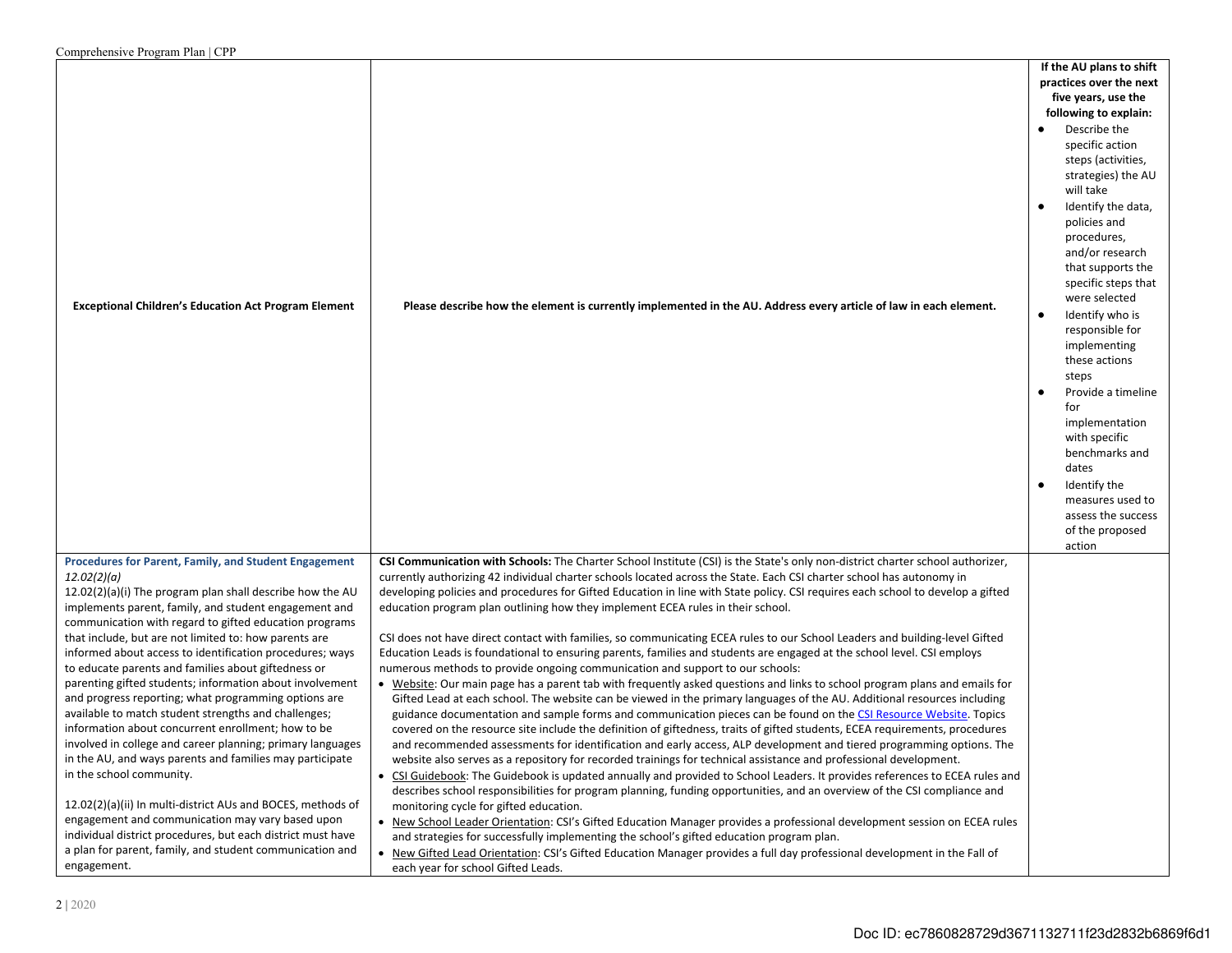| $\mathcal{L}$ omprenensive i rogram i iail $\mathcal{L}$ i i              |                                                                                                                                                                                                                                                                   |  |
|---------------------------------------------------------------------------|-------------------------------------------------------------------------------------------------------------------------------------------------------------------------------------------------------------------------------------------------------------------|--|
|                                                                           | • Biweekly Gifted Education Office Hours: Gifted Leads join CSI's Gifted Education Manager to address various issues in gifted<br>education, share best practices, and discuss upcoming activities.                                                               |  |
|                                                                           | • School Visits & Individual Conferencing: Technical support is provided through individual school phone or web conferencing                                                                                                                                      |  |
|                                                                           | and site visits as needed.                                                                                                                                                                                                                                        |  |
|                                                                           | • CSI Annual Review of Schools (CARS): CSI's annual report incorporates Colorado's performance review process for schools                                                                                                                                         |  |
|                                                                           | and provides information to each school on gifted student demographics and performance. Schools also have the option to                                                                                                                                           |  |
|                                                                           | share interim assessment data with CSI for disaggregation as part of the CARS process.<br>• Student Services Screener: Annual report provides schools disaggregated data on gifted enrollment, stability, academic                                                |  |
|                                                                           | growth, discipline and completion.                                                                                                                                                                                                                                |  |
|                                                                           |                                                                                                                                                                                                                                                                   |  |
|                                                                           | School Internal Communication: Each CSI school develops a gifted program plan upon opening. This<br>document is designed to be an internal reference guide and an on-boarding and training tool for                                                               |  |
|                                                                           | school staff, as well as a point of reference for CSI. Each school designates a Gifted Lead to manage the program plan and                                                                                                                                        |  |
|                                                                           | communicate expectations and responsibilities to the staff. Gifted Leads share information with teachers, administrators and                                                                                                                                      |  |
|                                                                           | support staff during back to school trainings and at various times in staff meetings during the school year. The School Gifted                                                                                                                                    |  |
|                                                                           | Program Plan is a living document that is reviewed and revised in an ongoing manner. Updates are communicated to CSI and                                                                                                                                          |  |
|                                                                           | school staff.                                                                                                                                                                                                                                                     |  |
|                                                                           | Family & Student Communication: Each school outlines a detailed description of communication procedures in its Program                                                                                                                                            |  |
|                                                                           | Plan that includes ways to inform families about understanding giftedness, how to refer a student for a gifted identification,                                                                                                                                    |  |
|                                                                           | identification procedures, including early access, gifted programming options, and ALP development, AP and/or concurrent                                                                                                                                          |  |
|                                                                           | enrollment options, and college and career planning. Schools strive to provide communication in a language that parents                                                                                                                                           |  |
|                                                                           | understand. Methods vary from school to school:                                                                                                                                                                                                                   |  |
|                                                                           | • Parent/Student Handbook                                                                                                                                                                                                                                         |  |
|                                                                           | • School Website                                                                                                                                                                                                                                                  |  |
|                                                                           | • Gifted Program Brochures                                                                                                                                                                                                                                        |  |
|                                                                           | • Back to School Night presentation by Gifted Lead                                                                                                                                                                                                                |  |
|                                                                           | • Parent Night for Gifted Students                                                                                                                                                                                                                                |  |
|                                                                           | • Newsletters with updates on gifted programming activities                                                                                                                                                                                                       |  |
|                                                                           | Universal Screening: In addition to general information about methods for referral and the identification process described                                                                                                                                       |  |
|                                                                           | above schools that conduct universal screening provide information to parents at the grade level through letter, email and<br>school newsletter, explaining the process and purpose for the assessment. Parents are informed of results of Universal              |  |
|                                                                           | Screening in writing. Parents of students moving forward in the identification process are also informed of next steps, which                                                                                                                                     |  |
|                                                                           | may include obtaining Permission to Test further, request for parent completion of a behavior inventory, or a parent meeting,                                                                                                                                     |  |
|                                                                           | depending on the school.                                                                                                                                                                                                                                          |  |
|                                                                           | Notice of Determination: All schools provide written notice of determination to parents within 30 days of referral.                                                                                                                                               |  |
|                                                                           | ALP Development: Parents and students are included as part of the ALP team. They are invited to team meetings and asked for                                                                                                                                       |  |
|                                                                           | input on student strengths and interests; and participate in developing goals that align to the student's areas of strength and                                                                                                                                   |  |
|                                                                           | need. The gifted lead and general education teacher discuss programming options to support goal attainment with the family.                                                                                                                                       |  |
|                                                                           | Many schools also offer avenues for parents and students to share this information via webform, survey, or email at various                                                                                                                                       |  |
|                                                                           | times throughout the year. Schools report progress toward ALP goals during the school's report card/conference cycle and                                                                                                                                          |  |
|                                                                           | conduct a review of ALP goal attainment with the student and family annually.                                                                                                                                                                                     |  |
|                                                                           | Board Communication: CSI provides the annual CARS reports to School Leaders who share results with their School Boards and<br>SACs. Gifted student data is disaggregated when possible.                                                                           |  |
|                                                                           |                                                                                                                                                                                                                                                                   |  |
| Definition of "Gifted Student" 12.02(2)(b)                                | CSI utilizes the definition specified section 12.01(16) of ECEA Rules:                                                                                                                                                                                            |  |
| 12.02(2)(b) The program plan shall include a written                      |                                                                                                                                                                                                                                                                   |  |
| definition that is the same as or substantially similar to the            | "Gifted Children" means those persons between the ages of four and twenty-one whose aptitude or competence in abilities,                                                                                                                                          |  |
| definition of "gifted student" specified in section 12.01(16)             | talents, and potential for accomplishment in one or more domains are so exceptional or developmentally advanced that they                                                                                                                                         |  |
| of these Rules. This definition shall serve as the basis for              | require special provisions to meet their educational programming needs. Children under five who are gifted may also be                                                                                                                                            |  |
| the implementation of all other program plan elements<br>described below. | provided with early childhood special educational services. Gifted students include gifted students with disabilities (i.e. twice<br>exceptional) and students with exceptional abilities or potential from all socio-economic, ethnic, and cultural populations. |  |
|                                                                           | Gifted students are capable of high performance, exceptional production, or exceptional learning behavior by virtue of any or                                                                                                                                     |  |
|                                                                           | a combination of these areas of giftedness:                                                                                                                                                                                                                       |  |
|                                                                           |                                                                                                                                                                                                                                                                   |  |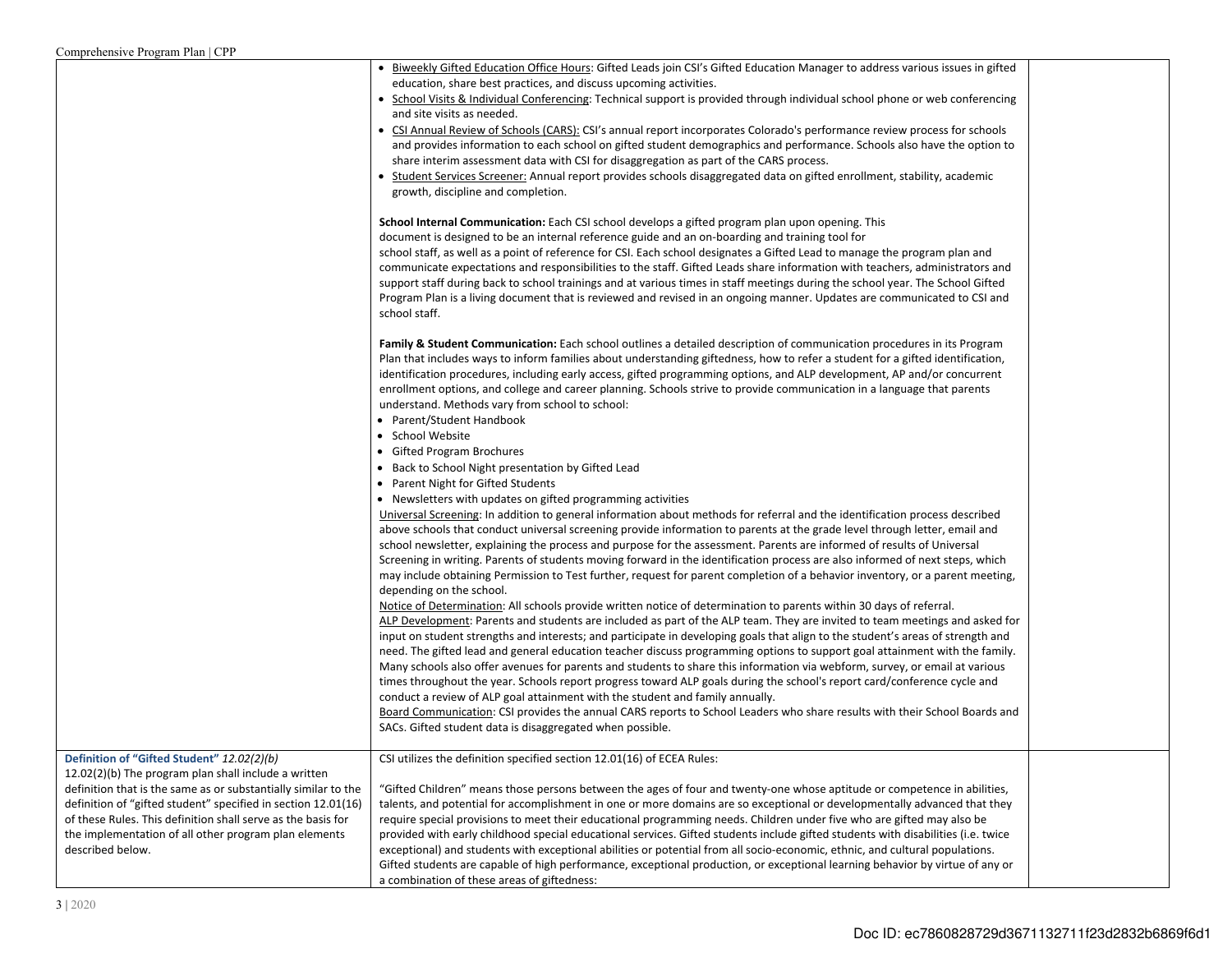| $\sim$ 0.111 profitents rve 1 rogram 1 ran $\sim$ 1 r          |                                                                                                                                   |  |
|----------------------------------------------------------------|-----------------------------------------------------------------------------------------------------------------------------------|--|
|                                                                | general or specific intellectual ability                                                                                          |  |
|                                                                | specific academic aptitude                                                                                                        |  |
|                                                                | creative or productive thinking                                                                                                   |  |
|                                                                | leadership abilities                                                                                                              |  |
|                                                                | visual arts, performing arts, musical or psychomotor abilities                                                                    |  |
|                                                                |                                                                                                                                   |  |
|                                                                | CSI's definition of Gifted Student is posted on the CSI's Gifted Education Resource Site. CSI requires each school to develop and |  |
|                                                                | maintain a Gifted Education Program Plan that utilizes the State definition as the basis for all program plan components.         |  |
|                                                                | Additionally, CSI school leaders and gifted leads receive annual training on identifying gifted students according to this        |  |
|                                                                | definition.                                                                                                                       |  |
|                                                                | Identification Philosophy: CSI follows the CDE guidelines for identifying students eligible for gifted education services. The    |  |
| Identification Procedures 12.02(2)(c)                          | guidelines support utilizing a body of evidence that consists of both qualitative and quantitative data to make a determination   |  |
| The program plan shall describe the assessment process         | of giftedness. By following CDE guidance CSI schools ensure that the gifted identification may transfer to any school in the      |  |
| used by the AU for identifying students who meet the           | state. Few CSI charter schools are comprehensive K-12 programs, so implementing gifted identification procedures that ensure      |  |
| definition specified in section 12.01(16) and for identifying  | portability is crucial to setting up gifted students for success.                                                                 |  |
| the educational needs of gifted students. The assessment       | CSI believes giftedness exists in all culturally, linguistically, and economically diverse groups, as well as students with       |  |
| process shall recognize a student's exceptional abilities or   | disabilities. A conscious effort has been made by CSI schools to adopt procedures that have been shown to increase                |  |
| potential, interests, and needs in order to guide student      | identification in these underrepresented groups: universal screening, selecting valid and reliable assessments or assessments     |  |
| instruction and individualized planning and programming.       | in the student's home language, including observational data and performance data in the required body of evidence, and           |  |
| In traditionally underrepresented student groups and           | development of talent pools. CSI schools will ensure equal and equitable access to identification for all students.               |  |
| visual/music/performing arts student groups or talent          | As an authorizer, CSI values school autonomy. Elements of the CDE Identification Guidelines that allow for flexibility and AU     |  |
| pools, identification may require the collection of student    | choice in method of implementation are decided at the CSI school level. Each CSI school has developed and documented the          |  |
| information over time, using additional data points from a     | school's identification procedures in a Gifted Program Plan. CSI reviews and approves school identification procedures that       |  |
| response to intervention approach, or additional               | adhere to ECEA statute and rule.                                                                                                  |  |
| assessment. The AU identification procedures shall             |                                                                                                                                   |  |
| include, but need not be limited to:                           | Referrals: CSI schools utilize a variety of techniques to refer students to the gifted identification process, thus providing     |  |
| $12.02(2)(c)(i)$ A method(s) to ensure equal and equitable     | multiple opportunities throughout the year.                                                                                       |  |
| access for all students. The program plan shall describe       | • File screen for possible prior identification                                                                                   |  |
| the efforts that the AU will make to identify gifted           | • Universal Screening using a cognitive assessment at grades 2 and 6                                                              |  |
| students from all populations, including preschool (if         | • Referral from Data Team after review of state/interim assessment achievement data                                               |  |
| applicable) through twelfth grade students, minority           | • Referral from MTSS/RtI Team based on data collected from academic or behavioral interventions                                   |  |
| students, economically diverse students, culturally diverse    |                                                                                                                                   |  |
| students, students with limited English proficiency and        | • Parent, Teacher, and/or Student referral (including one of the following: checklists/ questionnaires/ interviews)               |  |
| children with disabilities;                                    | All referrals are made to the school's Gifted Lead who documents the date of referral and ensures that a school-based team is     |  |
|                                                                | convened to make a determination within 30 school days of referral.                                                               |  |
| $12.02(2)(c)(ii)$ Referral procedures that seek referrals from | A referral made for possible gifted identification does not necessarily lead to the automatic administration of specific          |  |
| a variety of sources, and screening procedures used for        | assessments. The identification team will carefully consider the referral, examine current student assessment data, and           |  |
| conducting identification assessment. Every AU is strongly     | determine appropriate next steps. This may or may not include administering additional tests.                                     |  |
| encouraged to include optional universal screening in          |                                                                                                                                   |  |
| identification procedures;                                     | Determination Team: Composition of teams varies among CSI schools, but shall include:                                             |  |
|                                                                | • Gifted Lead trained in gifted identification and programming for gifted students                                                |  |
| $12.02(2)(c)(iii)$ A time line of no more than 30 school days  | • Teacher of student being referred                                                                                               |  |
| after a referral to determine whether a student will           |                                                                                                                                   |  |
| continue with formal identification assessment, or will        | • Staff member skilled in interpreting assessment data                                                                            |  |
| receive talent pool designation;                               | Additional team members may include administrator, school psychologist, special education teacher, English language               |  |
|                                                                | development teacher, student's prior teacher.                                                                                     |  |
| 12.02(2)(c)(iv) Implementation of assessments that align       |                                                                                                                                   |  |
| with the purpose of identifying exceptionality in the          | Body of Evidence: A body of evidence will be collected for review by the determination team. It will include both qualitative     |  |
| categories of giftedness, and in traditionally                 | and quantitative data from a variety of sources, including student, parent, teachers, and subject area experts. Some              |  |
| underrepresented populations. The AU may choose local          | components will be utilized as qualifying data, while others will providing supporting evidence and be used to develop the        |  |
| assessment tools from the Department's chart of common         | student profile for programming.                                                                                                  |  |
| and varied assessment tools used in identification;            | . Qualifying Data may include: norm-referenced tests, criterion-referenced tests, norm-referenced observation scales,             |  |
|                                                                | performance evaluations                                                                                                           |  |
|                                                                |                                                                                                                                   |  |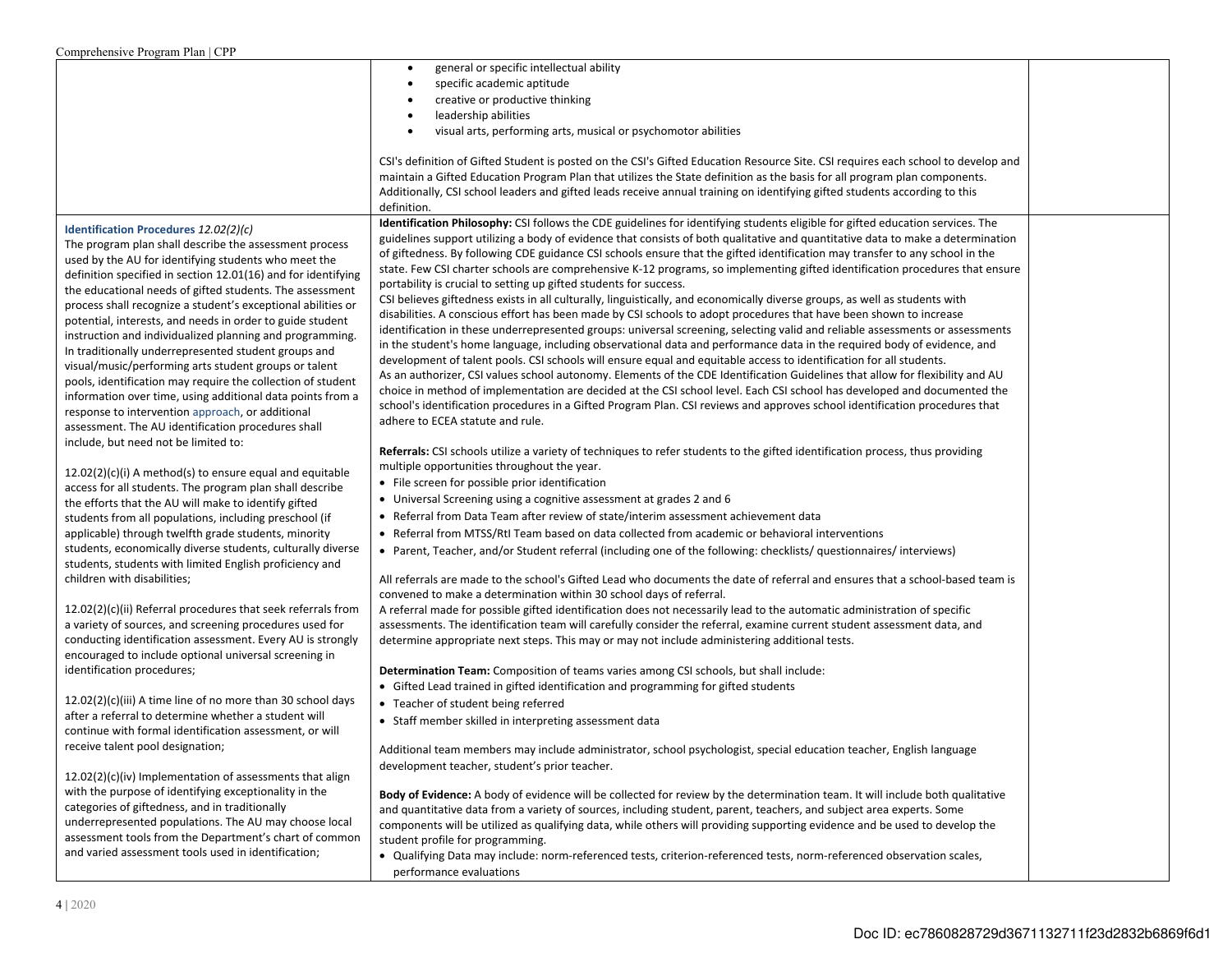### Comprehensive Program Plan | CPP

| 12.02(2)(c)(v) Collection of data for a body of evidence                                                          | • Supporting Data may include: anecdotal records, interviews, observations, checklists                                             |  |
|-------------------------------------------------------------------------------------------------------------------|------------------------------------------------------------------------------------------------------------------------------------|--|
| that includes, but is not limited to: assessment results                                                          |                                                                                                                                    |  |
| from multiple sources and multiple types of data (i.e.                                                            | CSI schools have selected assessments for qualifying data from the CDE Matrix of Commonly Used Assessments. The following          |  |
| qualitative and quantitative data about achievement,                                                              | assessments are most commonly used by CSI schools for identification purposes:                                                     |  |
| cognitive ability, performance, parent and teacher input,                                                         | • Aptitude tests: Cognitive Abilities Test and Naglieri Nonverbal Ability Test                                                     |  |
| motivation and observations of gifted                                                                             | • Achievement tests: CMAS, NWEA MAP, Galileo, iReady, STAR, PSAT, SAT, Woodcock-Johnson                                            |  |
| characteristics/behaviors). The body of evidence contains                                                         | • Observation Scales: SIGS, GES                                                                                                    |  |
| data to identify the strength area defined in the definition                                                      | • Performance Assessments: CDE Performance Assessments, Haroutounian scales for Arts Talent ID                                     |  |
| of gifted children and determine appropriate                                                                      |                                                                                                                                    |  |
| programming services. These same categories are used in                                                           | Determination Team Process: Once a referral is received, members of the team collect current data for the body of evidence,        |  |
| data collection and for developing the ALP;                                                                       | as described above. The Determination Team convenes to examine the body of evidence, come to consensus, and make one               |  |
|                                                                                                                   | of the following determinations:                                                                                                   |  |
| 12.02(2)(c)(vi) A review team procedure; and that includes                                                        | • Student qualifies in one or more areas of giftedness.                                                                            |  |
| at least one person trained or endorsed in gifted                                                                 | • Student is placed in the talent pool for a given strength area (each CSI sets criteria for talent pool at <95th percentile) and  |  |
| identification and programming;                                                                                   | additional data is collected. Additional testing may be conducted with parental permission.                                        |  |
| $12.02(2)(c)(vi)$ A review team procedure for determining                                                         | • The body of evidence does not support gifted identification.                                                                     |  |
| identification or a talent pool designation from a body of                                                        |                                                                                                                                    |  |
| evidence and for developing individualized ALPs for                                                               | Parents are provided written notice of determination within 30 school days of referral. If a student is identified with an area of |  |
| identified students. When only cognitive ability                                                                  | giftedness, the letter clearly states the area(s) in which the student is identified, and additional communication is provided to  |  |
| assessment data meets criteria in a body of evidence, the                                                         | invite the parent to participate in the ALP development process. The determination letter becomes part of the cumulative           |  |
| review team may determine that the student is identified                                                          | record.                                                                                                                            |  |
| with general or specific intellectual ability. This                                                               |                                                                                                                                    |  |
| identification meets the condition of portability.                                                                |                                                                                                                                    |  |
|                                                                                                                   |                                                                                                                                    |  |
| 12.02(2)(c)(viii) A determination letter for parents and                                                          |                                                                                                                                    |  |
| school files describing the decision of the review team,                                                          |                                                                                                                                    |  |
| and area(s) of giftedness if the student is found to have                                                         |                                                                                                                                    |  |
| exceptional abilities; and                                                                                        |                                                                                                                                    |  |
|                                                                                                                   |                                                                                                                                    |  |
| 12.02(2)(c)(ix) A communication procedure by which                                                                |                                                                                                                                    |  |
| parents are made aware of the identification assessment                                                           |                                                                                                                                    |  |
| process for their student, understand the results of the                                                          |                                                                                                                                    |  |
| determination, and engage in the development and                                                                  |                                                                                                                                    |  |
| review of the student's ALP.                                                                                      |                                                                                                                                    |  |
| <b>Criteria for Determining Exceptional Ability (Giftedness)</b>                                                  | CSI schools have adopted the CDE pathways for identifying students in all areas of giftedness. The following are considered        |  |
| or Talent Pool 12.02(2)(d)                                                                                        | qualifying data points:                                                                                                            |  |
| 12.02(2)(d)(i) For each category of giftedness defined in                                                         | • 95 <sup>th</sup> percentile and above on one or more batteries of a norm-referenced cognitive assessment or IQ test              |  |
| 12.01(16), criteria for exceptional ability means: 95                                                             | • 95 <sup>th</sup> percentile and above on a norm-referenced achievement test, talent or creativity test                           |  |
| percentile or above on a standardized nationally normed                                                           | • 95 <sup>th</sup> percentile and above on a norm-referenced observation scale                                                     |  |
| test or observation tool, or a rating on a performance                                                            | • Exceeds Expectations on CMAS; Advanced/Distinguished performance on criterion-referenced tests                                   |  |
| assessment that indicates exceptionality/distinguished                                                            | • State or national academic contest - top ranking                                                                                 |  |
| compared to age mates.                                                                                            | • Advanced/Distinguished performance on an expert juried performance                                                               |  |
|                                                                                                                   | • Advanced/Distinguished/Above Grade Level performance on a teacher/expert assessed portfolio review                               |  |
| $12.02(2)(d)(ii)$ Not meeting criteria on a single assessment                                                     |                                                                                                                                    |  |
| tool shall not prevent further data collection or                                                                 | Not meeting criteria on a single assessment tool shall not prevent further data collection or consideration for gifted             |  |
| consideration for identification, if other indicators suggest                                                     | identification, if other indicators suggest exceptional potential as observed in a body of evidence.                               |  |
| exceptional potential as observed in a body of evidence.                                                          |                                                                                                                                    |  |
|                                                                                                                   |                                                                                                                                    |  |
| 12.02(2)(d)(iii) Criteria for screening assessments is a score                                                    |                                                                                                                                    |  |
| range less than the 95 percentile ranking or results on<br>observation/performance assessment tools as determined |                                                                                                                                    |  |
| by the AU to determine referrals, further data collection                                                         |                                                                                                                                    |  |
| and observation, and/or formation of student talent pools.                                                        |                                                                                                                                    |  |
|                                                                                                                   |                                                                                                                                    |  |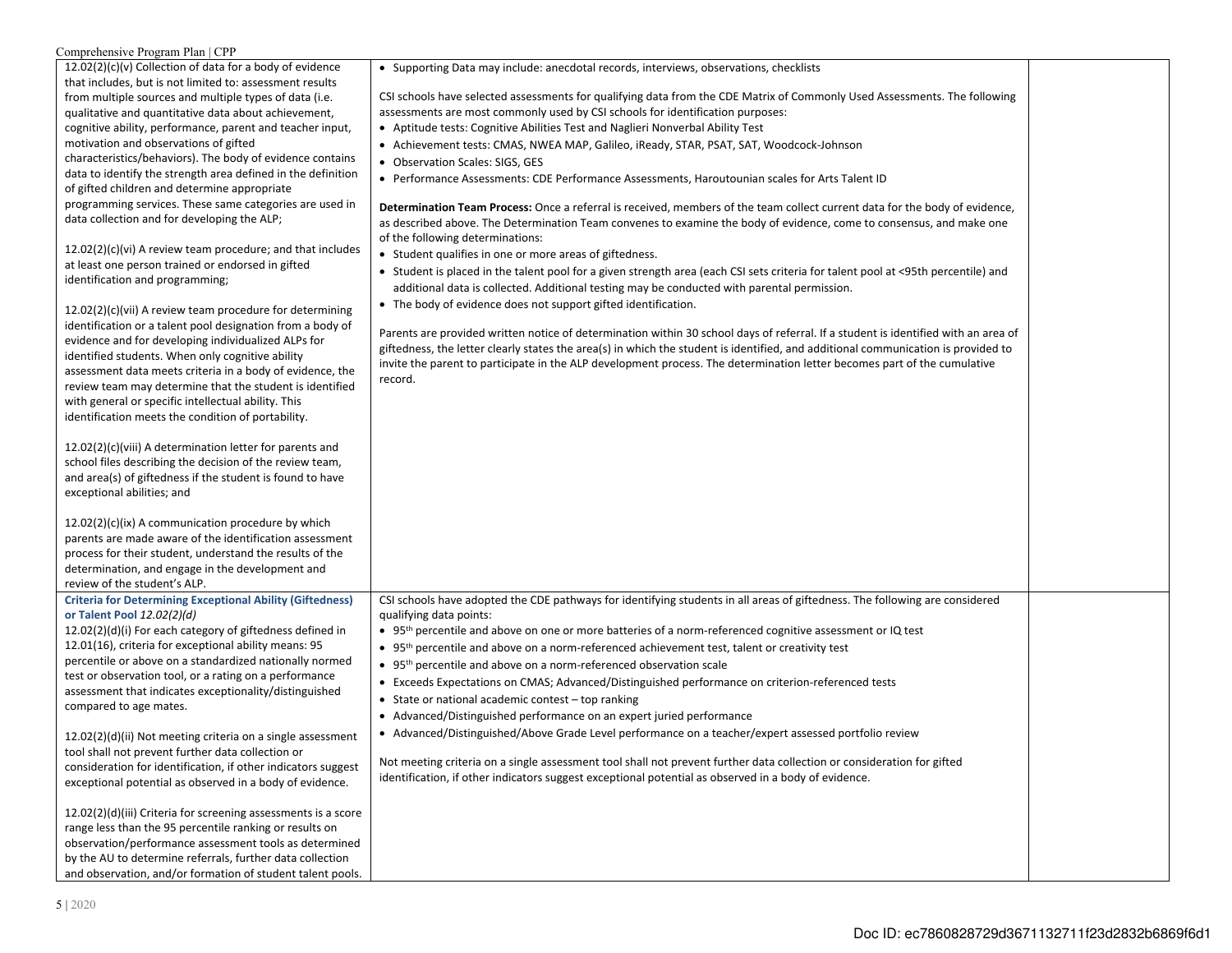| Comprehensive Program Plan   CPP                                                                                       |                                                                                                                                   |  |
|------------------------------------------------------------------------------------------------------------------------|-----------------------------------------------------------------------------------------------------------------------------------|--|
| Identification Portability 12.02(2)(e)                                                                                 | CSI schools adhere to the rules of portability of gifted identification. The ALP with qualifying body of evidence and area of     |  |
| Identification portability shall be based upon AU                                                                      | identification is maintained as part of the cumulative record and provided to the new school upon transfer. CSI schools have      |  |
| implementation of statewide identification procedures                                                                  | outlined the processes in place to ensure that the electronic ALP becomes part of the cumulative file.                            |  |
| required in Section $12.02(2)(c)$ and use of criteria set for                                                          |                                                                                                                                   |  |
| exceptionality in Section 12.02(2)(d) and determination of                                                             | CSI schools will accept the identification of a student enrolling from any state school provided that the criteria used for       |  |
| a student's identification in one or more of the categories                                                            | determination at the prior school aligns to statewide criteria for gifted identification. CSI schools will adhere to the Military |  |
| of giftedness as described in the state definition of gifted                                                           | Compact Agreement for identified gifted students moving to Colorado.                                                              |  |
| children in Section 12.01(16). Administrative units shall                                                              |                                                                                                                                   |  |
| implement procedures for statewide portability of                                                                      | Transfer ALPs will be reviewed within 45 school days and communication to families regarding ALP development will occur           |  |
| identification that include, but may not be limited to:                                                                | within 60 school days. If a student's identification is found to be out of compliance with state guidance, the CSI school will    |  |
|                                                                                                                        | consult with the prior school/district to obtain the complete qualifying body of evidence, determine whether or not to provide    |  |
| $12.02(2)(e)(i)$ A requirement that the sending                                                                        | services through a talent pool or collect further data to make a determination. Communication to parents in this situation will   |  |
| school/district transfer the body of evidence for                                                                      | follow the same timeline.                                                                                                         |  |
| identification and the ALP with student records when the                                                               |                                                                                                                                   |  |
| student moves from one district to another;                                                                            |                                                                                                                                   |  |
|                                                                                                                        |                                                                                                                                   |  |
| 12.02(2)(e)(ii) Review of the transferred student's ALP                                                                |                                                                                                                                   |  |
| within 45 school days of start date to determine                                                                       |                                                                                                                                   |  |
| programming options and services that serve the                                                                        |                                                                                                                                   |  |
| identified area(s) according to the district and community                                                             |                                                                                                                                   |  |
| resources of the receiving district;                                                                                   |                                                                                                                                   |  |
|                                                                                                                        |                                                                                                                                   |  |
| 12.02(2)(e)(iii) If the receiving district finds the body of                                                           |                                                                                                                                   |  |
| evidence to be incomplete, the receiving district shall                                                                |                                                                                                                                   |  |
| consult with, as practical, the former district, parents, and                                                          |                                                                                                                                   |  |
| student and re-evaluate the identification determination;                                                              |                                                                                                                                   |  |
| and.                                                                                                                   |                                                                                                                                   |  |
|                                                                                                                        |                                                                                                                                   |  |
| 12.02(2)(e)(iv) Communication to parents within 60 school                                                              |                                                                                                                                   |  |
| days of start date about how the new district will meet the                                                            |                                                                                                                                   |  |
| needs outlined in the student's ALP                                                                                    |                                                                                                                                   |  |
|                                                                                                                        |                                                                                                                                   |  |
| Advanced Learning Plan Content 12.02(2)(f)                                                                             | CSI schools create an Advanced Learning Plan (ALP) for each student who is identified in one or more areas of giftedness          |  |
| The AU shall develop an ALP for every gifted student                                                                   | annually. ALPs are maintained in the school's plan management system. Typical systems used by CSI schools are Alpine,             |  |
| according to the student's determined area(s) of                                                                       | Infinite Campus, and Enrich.                                                                                                      |  |
| giftedness, interests, and instructional and affective                                                                 |                                                                                                                                   |  |
| needs. The ALP shall be considered in educational                                                                      | Student Demographic Information: This section provides general demographic information that can be verified against the           |  |
| planning toward post-secondary readiness outcomes and                                                                  | enrollment data in the student information system and includes participation in special programs: IEP, 504, ELL, READ, Early      |  |
| decision-making concerning subsequent programming for                                                                  | Access.                                                                                                                           |  |
| that student and be used in the articulation/transition<br>process, preschool (if applicable) through grade 12. At the | ALP Development Team Roster: This section lists the collaborative team that contributed to ALP development: student,              |  |
| high school level ALPs may blend with the student's                                                                    | parent, Gifted Lead, classroom teacher and other members as needed.                                                               |  |
| individualized career and academic plan (ICAP) if all                                                                  |                                                                                                                                   |  |
| content of the ALP are inclusive in the ICAP which includes                                                            | Parental Engagement and Participation: This section provides evidence of communication and collaboration with the parent.         |  |
|                                                                                                                        |                                                                                                                                   |  |
| achievement and affective goals. The ALP content shall<br>include, but not be limited to:                              | Qualifying Body of Evidence/Student Profile: This section documents the qualifying criteria that resulted in gifted               |  |
|                                                                                                                        | identification, student interests, and the timeline from referral to determination. The original qualifying body of evidence is   |  |
| 12.02(2)(f)(i) A student profile described in a body of                                                                | maintained on each subsequent annual ALP. If a student qualifies for an additional area of giftedness later, the qualifying       |  |
| evidence. This profile shall be subject to the AU's student                                                            | criteria will be added to this section.                                                                                           |  |
| records confidentiality guidelines. The local AU determines                                                            |                                                                                                                                   |  |
| periodic updates of the student profile, especially in terms                                                           | Area of Giftedness: Each area of giftedness identified will be documented and supported by the body of evidence.                  |  |
| of interests, and/or demonstration of previously                                                                       |                                                                                                                                   |  |
| unidentified strengths;                                                                                                | Working Document Section: Annually the ALP Development Team will update this section to include current performance               |  |
|                                                                                                                        | data, successes and challenges as described by the classroom teacher and parents and student interests as shared by the           |  |
|                                                                                                                        | student. This section does not apply to an initial ALP                                                                            |  |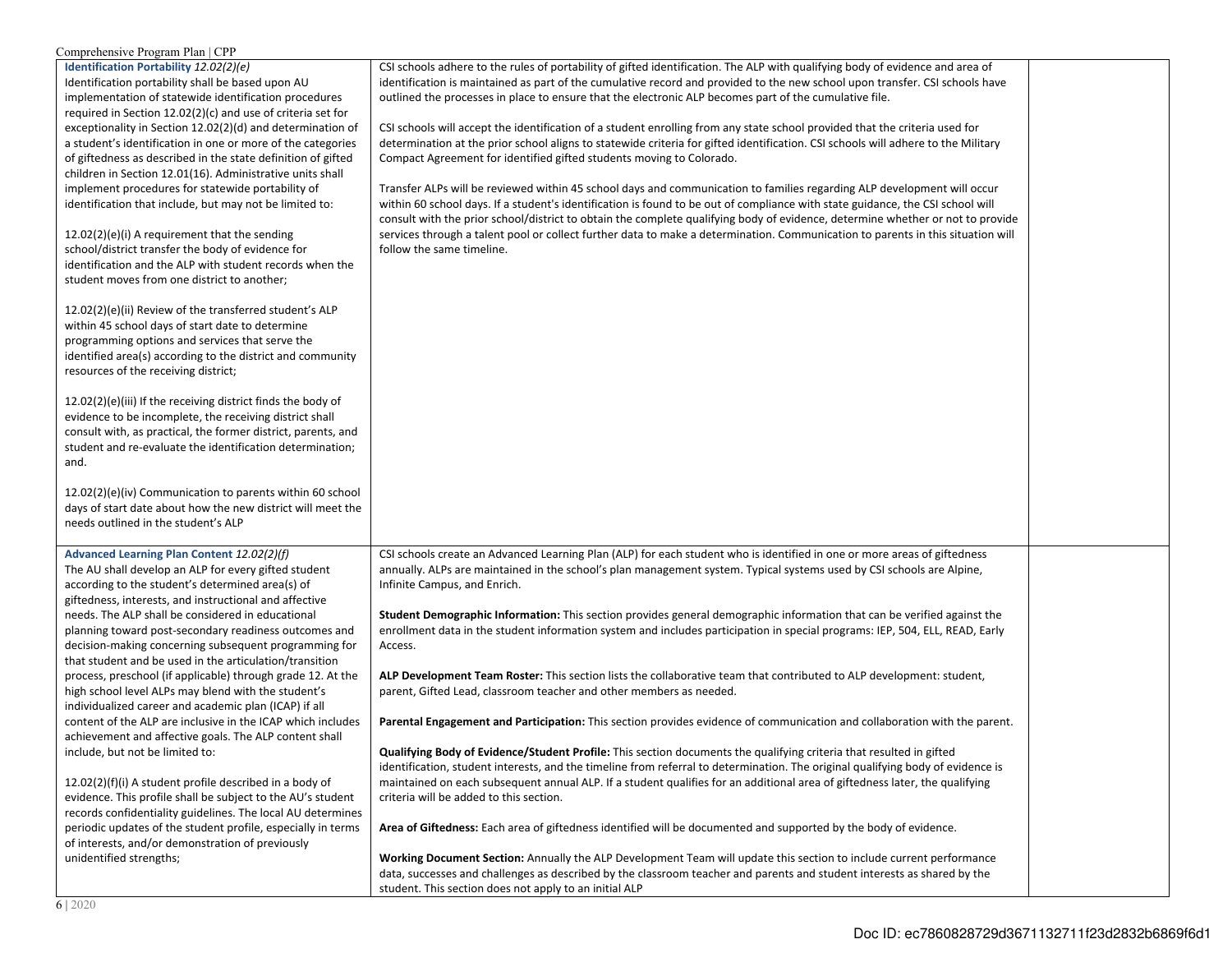| Comprehensive Program Plan   CPP                               |                                                                                                                                                                                                                           |  |
|----------------------------------------------------------------|---------------------------------------------------------------------------------------------------------------------------------------------------------------------------------------------------------------------------|--|
| 12.02(2)(f)(ii) A working-document section of the ALP. This    |                                                                                                                                                                                                                           |  |
| portion of the ALP records annual measurable, attainable       | Goals Section: Each ALP will have at least one standards aligned SMART achievement goal in the area of giftedness AND one                                                                                                 |  |
| achievement and affective goals and progress.                  | standards aligned SMART affective goal. High school students may have achievement goals that reflect current interests,                                                                                                   |  |
| Achievement goals are standards-based statements in            | rather than their area of identification.                                                                                                                                                                                 |  |
| strength area(s). Additional achievement goals may be          |                                                                                                                                                                                                                           |  |
| needed to address documented achievement gaps or               | Programming: For each goal, the ALP will outline the content, process, product and environment strategies that will be                                                                                                    |  |
| career interest. Affective goals reflect development of        | implemented by classroom teachers and gifted education personnel to assist the student in reaching the goal.                                                                                                              |  |
| personal, social, communication, leadership, and/or            |                                                                                                                                                                                                                           |  |
| cultural competency;                                           | <b>Progress:</b> This section outlines the schedule for reporting progress toward goals and includes data, updates and/or                                                                                                 |  |
|                                                                | adjustments to programming options.                                                                                                                                                                                       |  |
| 12.02(2)(f)(iii) Description or delineation of supplemental    |                                                                                                                                                                                                                           |  |
| curriculum, activities, specific programs or coursework,       | Goal Attainment: Annually the ALP team will meet to determine whether or not goals were achieved. This section documents                                                                                                  |  |
| specific strategies, and/or extended or expanded learning      | goal attainment and recommendations for transitioning to the next grade.                                                                                                                                                  |  |
| opportunities available in the AU that match a student's       |                                                                                                                                                                                                                           |  |
| strength area(s) and support the goals;                        |                                                                                                                                                                                                                           |  |
|                                                                |                                                                                                                                                                                                                           |  |
| $12.02(2)(f)(iv)$ Progress reports that align with the AU's or |                                                                                                                                                                                                                           |  |
| member district's schedule for parent-reporting and/or         |                                                                                                                                                                                                                           |  |
| conferences about student progress. Adjustments to goals       |                                                                                                                                                                                                                           |  |
| and programming options may occur during any progress          |                                                                                                                                                                                                                           |  |
| reporting period;                                              |                                                                                                                                                                                                                           |  |
|                                                                |                                                                                                                                                                                                                           |  |
| 12.02(2)(f)(v) Personnel involved in ALP development, and      |                                                                                                                                                                                                                           |  |
| in progress report meetings or conferences, including, but     |                                                                                                                                                                                                                           |  |
| not limited to classroom teacher(s), student, parents,         |                                                                                                                                                                                                                           |  |
| gifted education staff or staff with training in gifted        |                                                                                                                                                                                                                           |  |
| education identification and programming, and support          |                                                                                                                                                                                                                           |  |
|                                                                |                                                                                                                                                                                                                           |  |
| staff as appropriate.                                          |                                                                                                                                                                                                                           |  |
| ALP Procedures and Responsibilities 12.02(2)(g)                | CSI schools have outlined the procedures for ALP development in their Gifted Program Plan. Procedures may vary from school                                                                                                |  |
| 12.02(2)(g)(ii) Personnel assigned with the responsibility     | to school, but all procedures include collaborative processes that include the following:                                                                                                                                 |  |
| for development and monitoring. At minimum the                 |                                                                                                                                                                                                                           |  |
| student's parents and classroom teachers should be             | For an Initial ALP, the Determination Team sends a written letter of determination to the family that indicates that their                                                                                                |  |
| familiar with and support ALP goals, and/or write ALP          | student has been identified with an area of giftedness and requests that the parent and student be part of the ALP                                                                                                        |  |
| measurable goals according to local procedures. Gifted         | development team. The Gifted Lead schedules an ALP Team meeting with the student, parent, classroom teacher/teachers,                                                                                                     |  |
| education resource personnel may assist in the writing of      | and other school staff as appropriate. At the high school level, CSI schools involve advisors/counselors in the ALP development                                                                                           |  |
| goals, but may not be the sole custodian of the ALP. Goals     | process in an effort to develop meaningful aligned ALP and ICAP goals. Meetings may be held face-to-face, via phone                                                                                                       |  |
| are written and aligned with classroom tiered instruction      | conference or webinar, or if parents or students cannot attend, schools may request their input via survey. The ALP Team                                                                                                  |  |
| and expanded learning opportunities for supplemental or        | convenes to develop ALP. Qualifying data is reviewed and summarized in the student profile section of the ALP along with                                                                                                  |  |
| intensive programming;                                         | student interests. The Gifted Lead and classroom teacher guide the development of SMART goals in the strength area(s) and in                                                                                              |  |
|                                                                | an affective area. They discuss with the family options for programming that may include modifications to content, process,                                                                                               |  |
| $12.02(2)(g)(iii)$ A method to develop student awareness       | product, and environment. ALP programming may include tiered classroom instruction and supplemental or intensive                                                                                                          |  |
| and active participation in the ALP process;                   | programming. A plan for monitoring and communicating progress toward goals is documented on the ALP and describes the                                                                                                     |  |
|                                                                | school staff responsible for providing progress updates to the family. A date for the next ALP Team meeting is set. CSI schools                                                                                           |  |
| $12.02(2)(g)(iv)$ A process for management of ALPs within      | align ALP reporting to the school's ongoing progress/report card cycle. A copy of the ALP is provided to the parent/student and                                                                                           |  |
| the cumulative file system including a procedure for           | the classroom teacher if the teacher does not have direct access to the plan management system. In the Spring or in the                                                                                                   |  |
| transferring ALPs between grade levels, school levels, and     | beginning of the following school year, the ALP Team meets to determine goal attainment, and develops a new annual ALP.                                                                                                   |  |
| districts. It is highly encouraged that ALPs are written by    |                                                                                                                                                                                                                           |  |
| those working with the gifted student and that the ALP is      | Annual ALP development commences at the beginning of the new school year. Procedures are like those of Initial ALP                                                                                                        |  |
| an ongoing plan for coursework, tiered instruction, and        | development. The Gifted Lead invites the family, student, and classroom teachers to participate in ALP development. The ALP                                                                                               |  |
| increasing performance in the student's area of strength.      | Team reviews goal attainment from prior year and discusses current student interests, strengths and needs, and achievement,                                                                                               |  |
| ALP goals should be written or reviewed for current            | growth, and performance data from the prior year. The current levels of performance and student interests are updated in the                                                                                              |  |
| relevancy to teachers and students at the beginning of the     | working document section of the ALP. The Team retains the original qualifying body of evidence and may update it to include                                                                                               |  |
| school year;                                                   | new areas of identification based on the current body of evidence. Achievement and affective goals are developed and the<br>plan for programming and progress monitoring and annual goal attainment review is documented. |  |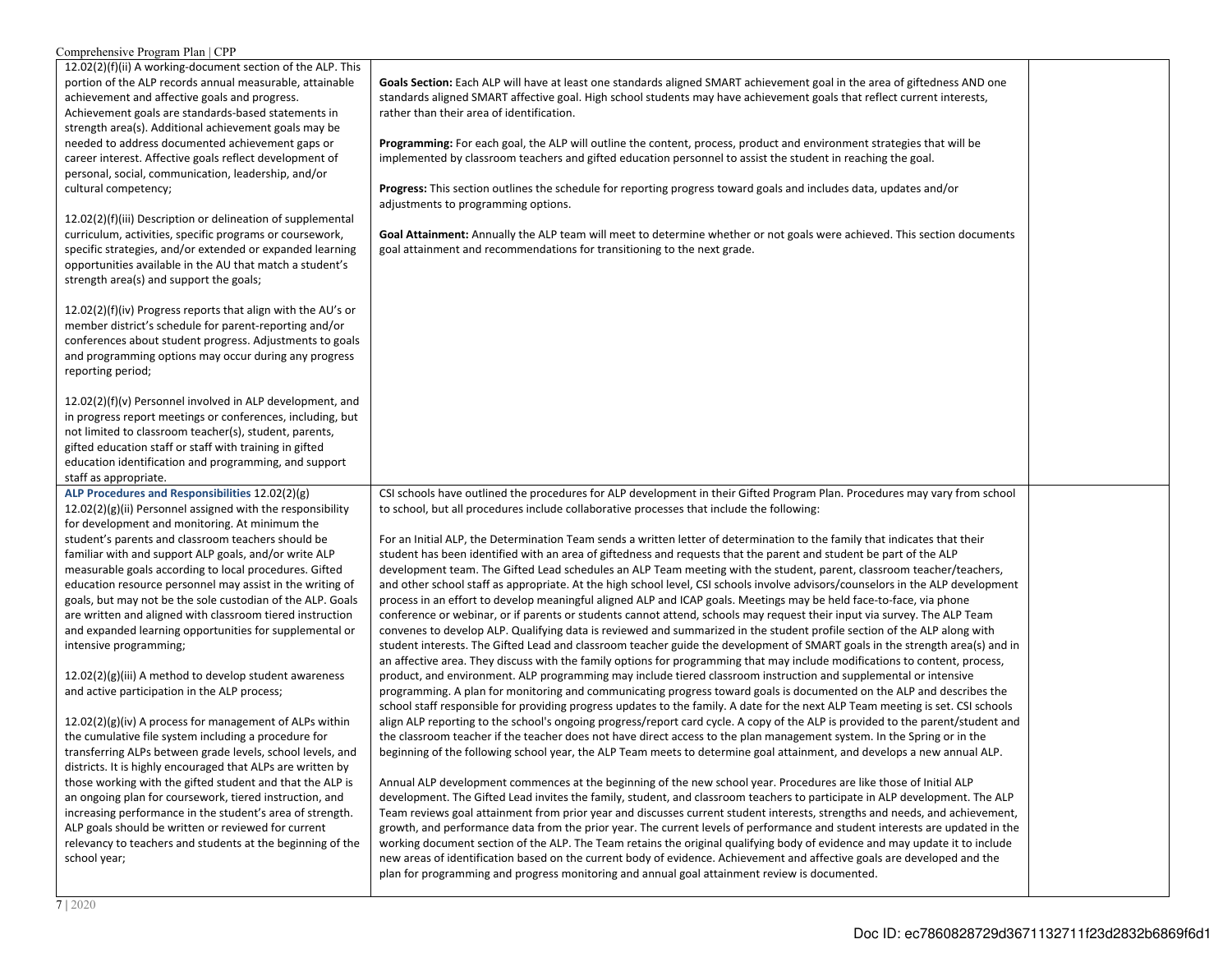| 12.02(2)(g)(v) An ALP progress reporting timeline. The<br>CSI schools vary in grade configurations. Each school outlines procedures for articulation between grade levels. Typical<br>review of progress integrates with ongoing conference or<br>methods for ensuring that the ALP moves with the student from grade to grade and level to level include bringing the former<br>reporting periods of the district. It is highly encouraged<br>teacher and current teacher together for ALP development, and the Gifted Lead reviews ALPs with receiving teachers at the<br>that ALPs be student-led at the secondary level; and<br>start of school year. ALPs are maintained in an online plan management system and when a student transfers to a new school,<br>the registrar sends the most recent ALP and the qualifying body of evidence for all areas of identifications to the new school as<br>$12.02(2)(g)(vi)$ A system to show evidence of parent<br>part of the cumulative file transfer.<br>engagement and input in ALP development and in the<br>review of progress. Evidence may include, but is not<br>Evidence of parent and classroom teacher engagement is documented on the ALP in one of the following manners: signature,<br>electronic signature or checkbox of involvement, checklist, or narrative capturing the individual's input into ALP development.<br>limited to: signature, electronic signature or checkbox of<br>involvement, checklist, or other assurance supporting the<br>If after 3 documented attempts to contact the parents for participation, no contact is made, the Gifted Lead continues with<br>ALP implementation and continues to engage parents in the process. Collaboration between school and family is a key<br>student's growth. If after 3 documented attempts to<br>component of ALP development. The Gifted Lead functions as the facilitator but is not the sole custodian of the ALP.<br>contact the parents for signature, no parental signature is<br>obtained, school personnel shall continue with ALP<br>implementation and continue to engage parents in the<br>process.<br>Programming 12.02(2)(h)<br>Due to the unique nature of CSI, programming looks different at each site. CSI authorizes 9 elementary schools, 11 K-8 schools,<br>4 middle schools, 4 high schools, 8 K-12 schools and 7 early colleges. School models are also diverse: core knowledge,<br>12.02(2)(h)(i) The program plan shall describe the<br>language immersion, Montessori, Waldorf, project based and experiential learning, blended learning/entrepreneurship,<br>programming components, options, and strategies that<br>college preparatory, and alternative education. Each CSI school has developed programming options that reflect their school<br>will be implemented by the AU and schools to<br>appropriately address the educational needs of gifted<br>model and philosophy. CSI schools strive to match programming to individual student strengths, interests and needs as<br>students. Programming shall match the academic<br>outlined in each student's ALP. CSI supports research based instructional strategies that provide opportunities for gifted<br>strengths and interests of the gifted student. Other<br>students to reach their potential.<br>educational or affective needs shall be addressed<br>Programming Structures: CSI schools provide programming based on the range of student need at their individual school.<br>according to the individual student's profile. Programming<br>Interventions are provided through a variety of structures:<br>components, options, and strategies shall include, but<br>• Multiage classrooms<br>need not be limited to:<br>• Flexible grouping within the general education classroom<br>• Cross grade grouping for content acceleration<br>12.02(2)(h)(i)(A) Alignment of the gifted student's<br>• Cluster grouping in the general education classroom<br>assessment data and ALP goals to programming options in<br>• Push in by Gifted Lead<br>the areas of giftedness;<br>• Pull out by Gifted Lead<br>• Honors, AP, and Concurrent Enrollment<br>12.02(2)(h)(i)(B) Structures or type of delivery by which<br>• Enrichment through clubs and activities outside of normal instructional hours<br>gifted students are served at the different school levels<br>(e.g., the general classroom, resource location, small<br>Delivery of services: Each school offers gifted programming based on need and resources in its community. General education<br>instructional group, and/or pullout for direct and extended<br>teachers and Gifted Leads are the primary instructors for gifted students. CSI schools may choose to contract with local school<br>instruction aligned to strength area);<br>districts to assist in providing gifted services. K-12 schools clearly delineate the continuum of services offered as students<br>12.02(2)(h)(i)(C) Support in differentiated instruction and<br>move through the grade bands.<br>methods (e.g., acceleration, cluster grouping and higher<br><b>Options for curriculum and instruction:</b> Each CSI school selects curriculum based on the school model. Supplemental curricula<br>order thinking skills);<br>may be offered as part of gifted programming. Instructional models vary school to school and may be accommodated to meet<br>the needs of gifted learners.<br>12.02(2)(h)(i)(D) Affective and guidance support systems<br>Social/emotional guidance: CSI schools have school psychologists, social workers, school counselors and advisors who provide<br>(e.g., social skills training, early college and career<br>support for affective needs. Schools may choose to schoolwide curriculum to develop the whole child and may develop<br>planning);<br>support groups for gifted students. Gifted Leads are provided resources on the social and emotional needs of gifted learners<br>by CSI.<br>$12.02(2)(h)(i)(E)$ Diverse content options provided for<br>Postsecondary and Workforce Readiness: CSI middle grades have not chosen to implement ICAP school-wide, however, many<br>gifted students in their areas of strength (e.g., mentorship,<br>are investigating how ICAP processes may be integrated with ALP development. All students in grades 9-12 participate in the<br>Socratic seminars, advanced math, honors courses);<br>ICAP process. Collaboration between Gifted Lead and Counselor/Advisor occurs at the high school level and the | Comprehensive Program Plan   CPP |                                                                |  |
|-------------------------------------------------------------------------------------------------------------------------------------------------------------------------------------------------------------------------------------------------------------------------------------------------------------------------------------------------------------------------------------------------------------------------------------------------------------------------------------------------------------------------------------------------------------------------------------------------------------------------------------------------------------------------------------------------------------------------------------------------------------------------------------------------------------------------------------------------------------------------------------------------------------------------------------------------------------------------------------------------------------------------------------------------------------------------------------------------------------------------------------------------------------------------------------------------------------------------------------------------------------------------------------------------------------------------------------------------------------------------------------------------------------------------------------------------------------------------------------------------------------------------------------------------------------------------------------------------------------------------------------------------------------------------------------------------------------------------------------------------------------------------------------------------------------------------------------------------------------------------------------------------------------------------------------------------------------------------------------------------------------------------------------------------------------------------------------------------------------------------------------------------------------------------------------------------------------------------------------------------------------------------------------------------------------------------------------------------------------------------------------------------------------------------------------------------------------------------------------------------------------------------------------------------------------------------------------------------------------------------------------------------------------------------------------------------------------------------------------------------------------------------------------------------------------------------------------------------------------------------------------------------------------------------------------------------------------------------------------------------------------------------------------------------------------------------------------------------------------------------------------------------------------------------------------------------------------------------------------------------------------------------------------------------------------------------------------------------------------------------------------------------------------------------------------------------------------------------------------------------------------------------------------------------------------------------------------------------------------------------------------------------------------------------------------------------------------------------------------------------------------------------------------------------------------------------------------------------------------------------------------------------------------------------------------------------------------------------------------------------------------------------------------------------------------------------------------------------------------------------------------------------------------------------------------------------------------------------------------------------------------------------------------------------------------------------------------------------------------------------------------------------------------------------------------------------------------------------------------------------------------------------------------------------------------------------------------------------------------------------------------------------------------------------------------------------------------------------------------------------------------------------------------------------------------------------------------------------------------------------------------------------------------------------------------------------------------------------------------------------------------------------------------------------------------------------------------------------------------------------------------------------------------------------------------------------------------------------------------------------------------------------------------------------------------------------------------------------------------------------------------------------------------------------------------------------------------------------------------------------------------------------------------------------------------------------------------------------------------------------------------------------------------------------------------------------------------------------------------------------------------------------------------------------------------------------------------------------------------------------------------------------------------------------------------------------------------------------------------------------------------------------------------------------------------------------------------------------------------------------------------------------------------------------------------------------------------------------------------------------------------------------------------------------------------------------------------------------------------------------------------------------------------------------------------------------------------------------------------------------------------------------------------------------------------------|----------------------------------|----------------------------------------------------------------|--|
|                                                                                                                                                                                                                                                                                                                                                                                                                                                                                                                                                                                                                                                                                                                                                                                                                                                                                                                                                                                                                                                                                                                                                                                                                                                                                                                                                                                                                                                                                                                                                                                                                                                                                                                                                                                                                                                                                                                                                                                                                                                                                                                                                                                                                                                                                                                                                                                                                                                                                                                                                                                                                                                                                                                                                                                                                                                                                                                                                                                                                                                                                                                                                                                                                                                                                                                                                                                                                                                                                                                                                                                                                                                                                                                                                                                                                                                                                                                                                                                                                                                                                                                                                                                                                                                                                                                                                                                                                                                                                                                                                                                                                                                                                                                                                                                                                                                                                                                                                                                                                                                                                                                                                                                                                                                                                                                                                                                                                                                                                                                                                                                                                                                                                                                                                                                                                                                                                                                                                                                                                                                                                                                                                                                                                                                                                                                                                                                                                                                                                                                                                                   |                                  |                                                                |  |
|                                                                                                                                                                                                                                                                                                                                                                                                                                                                                                                                                                                                                                                                                                                                                                                                                                                                                                                                                                                                                                                                                                                                                                                                                                                                                                                                                                                                                                                                                                                                                                                                                                                                                                                                                                                                                                                                                                                                                                                                                                                                                                                                                                                                                                                                                                                                                                                                                                                                                                                                                                                                                                                                                                                                                                                                                                                                                                                                                                                                                                                                                                                                                                                                                                                                                                                                                                                                                                                                                                                                                                                                                                                                                                                                                                                                                                                                                                                                                                                                                                                                                                                                                                                                                                                                                                                                                                                                                                                                                                                                                                                                                                                                                                                                                                                                                                                                                                                                                                                                                                                                                                                                                                                                                                                                                                                                                                                                                                                                                                                                                                                                                                                                                                                                                                                                                                                                                                                                                                                                                                                                                                                                                                                                                                                                                                                                                                                                                                                                                                                                                                   |                                  |                                                                |  |
|                                                                                                                                                                                                                                                                                                                                                                                                                                                                                                                                                                                                                                                                                                                                                                                                                                                                                                                                                                                                                                                                                                                                                                                                                                                                                                                                                                                                                                                                                                                                                                                                                                                                                                                                                                                                                                                                                                                                                                                                                                                                                                                                                                                                                                                                                                                                                                                                                                                                                                                                                                                                                                                                                                                                                                                                                                                                                                                                                                                                                                                                                                                                                                                                                                                                                                                                                                                                                                                                                                                                                                                                                                                                                                                                                                                                                                                                                                                                                                                                                                                                                                                                                                                                                                                                                                                                                                                                                                                                                                                                                                                                                                                                                                                                                                                                                                                                                                                                                                                                                                                                                                                                                                                                                                                                                                                                                                                                                                                                                                                                                                                                                                                                                                                                                                                                                                                                                                                                                                                                                                                                                                                                                                                                                                                                                                                                                                                                                                                                                                                                                                   |                                  |                                                                |  |
| 12.02(2)(h)(i)(F) The means by which articulation for<br>Differentiated Instruction: CSI schools report using differentiated instruction in the classroom. Gifted Leads assist general<br>preschool (if applicable) through grade 12 is planned and<br>education teachers in providing increased depth and complexity, curriculum compacting and providing extension activities.<br>implemented;<br>Acceleration: Cross grade grouping is the most common form of acceleration offered at CSI schools. Additionally, schools offer<br>content acceleration as needed. CSI has an early access policy and schools develop procedures for grade level acceleration.<br>12.02(2)(h)(i)(G) Pre-collegiate and/or pre-advanced<br>Honors courses are offered at the middle school and high school levels, high schools may offer AP courses and concurrent<br>placement support;<br>enrollment.<br>8 2020                                                                                                                                                                                                                                                                                                                                                                                                                                                                                                                                                                                                                                                                                                                                                                                                                                                                                                                                                                                                                                                                                                                                                                                                                                                                                                                                                                                                                                                                                                                                                                                                                                                                                                                                                                                                                                                                                                                                                                                                                                                                                                                                                                                                                                                                                                                                                                                                                                                                                                                                                                                                                                                                                                                                                                                                                                                                                                                                                                                                                                                                                                                                                                                                                                                                                                                                                                                                                                                                                                                                                                                                                                                                                                                                                                                                                                                                                                                                                                                                                                                                                                                                                                                                                                                                                                                                                                                                                                                                                                                                                                                                                                                                                                                                                                                                                                                                                                                                                                                                                                                                                                                                                                                                                                                                                                                                                                                                                                                                                                                                                                                                                                                              |                                  | Counselor/Advisor may be a member of the ALP development team. |  |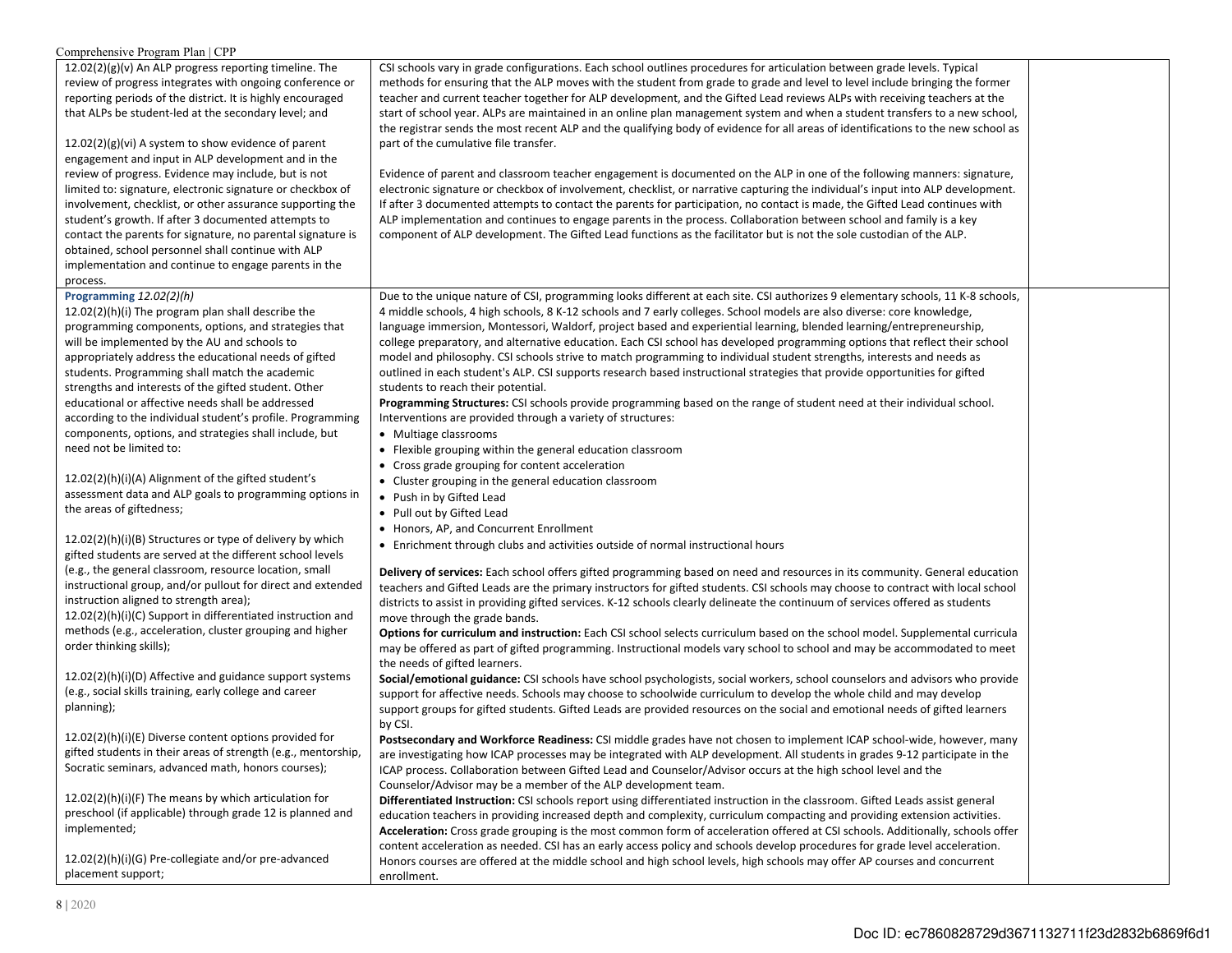| Talent areas: CSI schools are working to address programming options in the talent areas. Currently, schools offer clubs and<br>enrichment groups to address the needs in the talent areas. Schools may develop community connections to support students<br>in these areas. Few formal partnerships exist. Student government is a common leadership opportunity at CSI schools.                                                                                                                                                                                                                                                                                                                                                                                                                                                                                                                                                                                                                                                                                                                                                                                                                                                                                                                                                                                                                                                                                                                                   |                       |
|---------------------------------------------------------------------------------------------------------------------------------------------------------------------------------------------------------------------------------------------------------------------------------------------------------------------------------------------------------------------------------------------------------------------------------------------------------------------------------------------------------------------------------------------------------------------------------------------------------------------------------------------------------------------------------------------------------------------------------------------------------------------------------------------------------------------------------------------------------------------------------------------------------------------------------------------------------------------------------------------------------------------------------------------------------------------------------------------------------------------------------------------------------------------------------------------------------------------------------------------------------------------------------------------------------------------------------------------------------------------------------------------------------------------------------------------------------------------------------------------------------------------|-----------------------|
|                                                                                                                                                                                                                                                                                                                                                                                                                                                                                                                                                                                                                                                                                                                                                                                                                                                                                                                                                                                                                                                                                                                                                                                                                                                                                                                                                                                                                                                                                                                     |                       |
|                                                                                                                                                                                                                                                                                                                                                                                                                                                                                                                                                                                                                                                                                                                                                                                                                                                                                                                                                                                                                                                                                                                                                                                                                                                                                                                                                                                                                                                                                                                     |                       |
|                                                                                                                                                                                                                                                                                                                                                                                                                                                                                                                                                                                                                                                                                                                                                                                                                                                                                                                                                                                                                                                                                                                                                                                                                                                                                                                                                                                                                                                                                                                     |                       |
| Each CSI School Program Plan outlines the way it will evaluate the gifted program and communicate results to key<br>stakeholders. Plans include two components: evaluating and reporting to students and parents information on individual<br>attainment of ALP goals; and evaluating school-wide gifted growth and achievement trends and reporting on the school-wide<br>gifted program to the greater school community. CSI schools ensure that personally identifiable information is not included in                                                                                                                                                                                                                                                                                                                                                                                                                                                                                                                                                                                                                                                                                                                                                                                                                                                                                                                                                                                                           |                       |
| • Individual evaluation: The ALP Team meets at least annually to determine goal attainment levels for both achievement and<br>affective goals. Data may include student portfolio, formative and summative classroom assessments, performance on local<br>interim assessments and state assessments and collected evidence of social/emotional growth. Parents and students<br>provide input as part of the team. Goal attainment is indicated on the ALP. Schools may track the percentage of students<br>attaining goals as part of the school-wide program assessment.<br>• School-wide evaluation and reporting: CSI schools may collect data on ALP goal attainment, conduct satisfaction surveys,<br>and utilize a variety of local and state assessment data disaggregated by area of giftedness (when possible) to evaluate the<br>school's gifted program. Affective growth at the school-wide level can be evaluated by analyzing disaggregated attendance,<br>discipline, MTSS and/or counselor referral data, and College and Career Readiness attainment.<br>The Gifted Lead collects and summarizes the data and reports to the School Leader. Each CSI school has procedures for<br>communicating gifted program successes and areas for improvement to their respective Board of Directors and SAC. Gifted<br>Program reporting is integrated with overall school continuous improvement planning.                                                                                                  |                       |
| CSI monitors ALP compliance and outcomes by auditing 5-10% of ALPs annually against the ECEA criteria for ALP Content and<br>Procedures. Additionally, CSI has developed the Student Services Screener tool to monitor access and outcomes for special<br>population groups, including gifted students. It was developed in collaboration with the National Center for Special Education<br>in Charter Schools to provide a more robust assessment of our schools to provide targeted supports in their areas of need. The<br>Screener assesses and monitors each school's enrollment stability with diverse learner populations, evaluates whether<br>students with diverse needs stay at the school and/or graduate, and the system also considers the performance of those<br>students. Specifically, disaggregated subgroup performance and growth data from CMAS, PSAT, SAT are compared to<br>performance and growth of students not in the subgroup annually. Interim assessment data is evaluated twice per year.<br>ACCESS scores are monitored annually to identify students who are progressing faster than the expected level of language<br>attainment. Furthermore, the diverse learners' matriculation rates, discipline numbers, and state/federal legal compliance<br>requirements are also monitored. If schools are found to have concerns in any of these areas, CSI works with the school to<br>create a support plan that addresses the area(s) of need and sets benchmarks for them to meet. |                       |
|                                                                                                                                                                                                                                                                                                                                                                                                                                                                                                                                                                                                                                                                                                                                                                                                                                                                                                                                                                                                                                                                                                                                                                                                                                                                                                                                                                                                                                                                                                                     | school level reports. |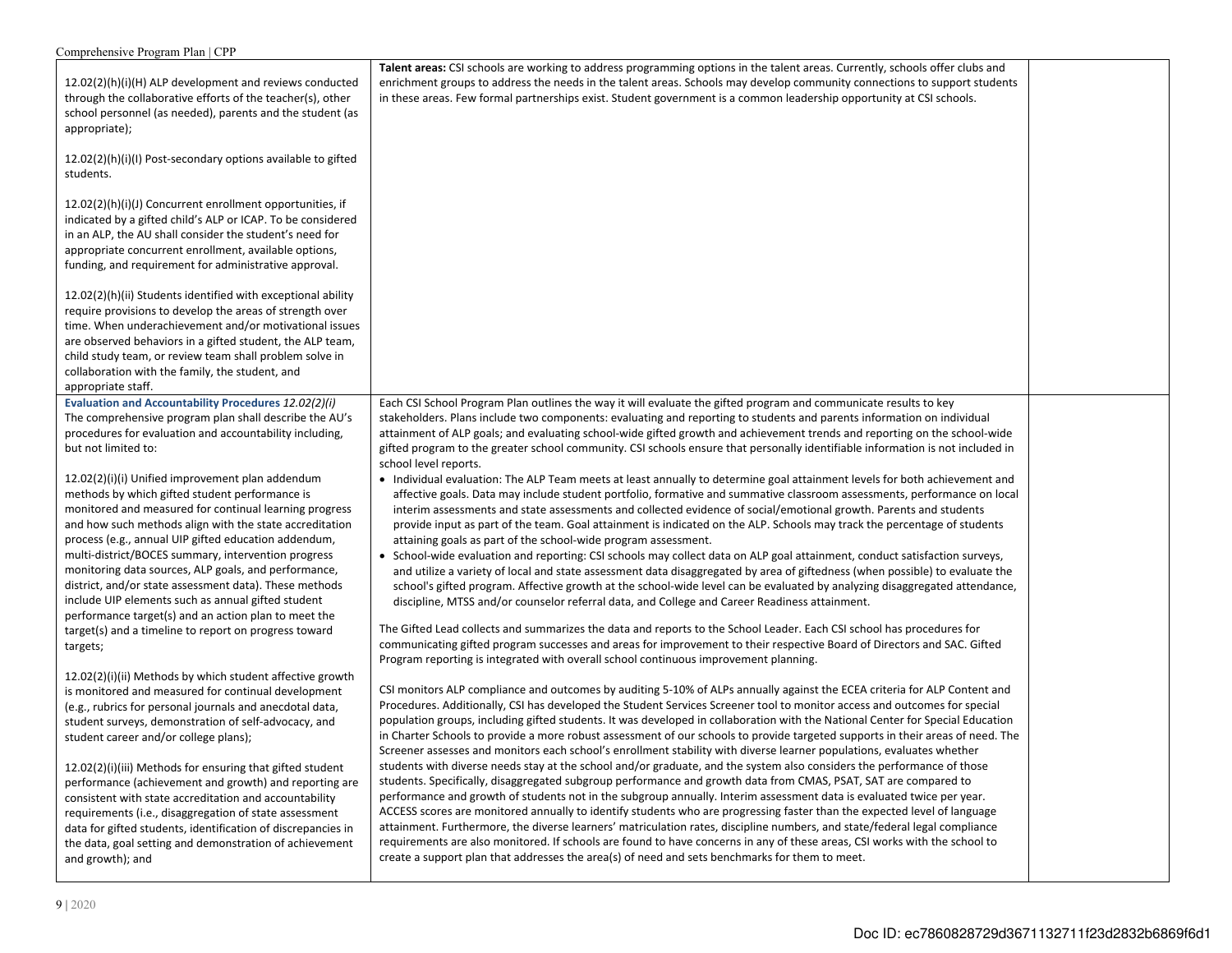| Comprehensive Program Plan   CPP                                                                                                                                                                                                                                                                                                                                                                                                                                                                                     |                                                                                                                                                                                                                                                                                                                                                                                                                                                                                                                                                                                                                                                                                                                                                                                                                                                                                                                                                                                                                                                                                                                                                                                                                                                                                                                                                                                 |  |
|----------------------------------------------------------------------------------------------------------------------------------------------------------------------------------------------------------------------------------------------------------------------------------------------------------------------------------------------------------------------------------------------------------------------------------------------------------------------------------------------------------------------|---------------------------------------------------------------------------------------------------------------------------------------------------------------------------------------------------------------------------------------------------------------------------------------------------------------------------------------------------------------------------------------------------------------------------------------------------------------------------------------------------------------------------------------------------------------------------------------------------------------------------------------------------------------------------------------------------------------------------------------------------------------------------------------------------------------------------------------------------------------------------------------------------------------------------------------------------------------------------------------------------------------------------------------------------------------------------------------------------------------------------------------------------------------------------------------------------------------------------------------------------------------------------------------------------------------------------------------------------------------------------------|--|
| 12.02(2)(i)(iv) Methods for self-evaluation of the gifted<br>program including a schedule for periodic feedback and<br>review (e.g., review of gifted policy, goals, identification<br>process, programming components, personnel, budget<br>and reporting practices, and the impact of gifted<br>programming on student achievement and progress); and<br>12.02(2)(i)(v) Methods by which parents, educators, and<br>other required persons are informed about the methods<br>described in 12.02(2)(i)(i-iv) above. | CSI evaluates schools through the CSI Annual Review of Schools (CARS) as a means for providing schools with in-depth analysis<br>and explanation of academic, financial, and organizational performance outcomes throughout their charter term. The Annual<br>Performance Report (APR) is developed for each CSI school. The APR summarizes the school's cumulative performance data<br>and compliance information in alignment with the School Performance Framework and any Mission-Specific Measures from<br>the school. CMAS, PSAT, and SAT data and interim assessment data (MAP, STAR, etc.) that schools may choose to provide is<br>disaggregated by student subgroups, including gifted students. The APR provides schools with in-depth analysis and<br>explanation surrounding performance to help schools identify truly significant trends. APRs are shared with School Leaders<br>who in turn report to the School Board and SAC.<br>CSI utilizes this data to analyze trends in student enrollment, and growth and performance of gifted students at the AU level.<br>Priority performance challenges identified through this data analysis drive targets in CSI's UIP. CSI's UIP is shared with CSI<br>Board annually. CSI schools may use the annual analysis as a component of their gifted education evaluation and in the<br>development of the School UIP. |  |
| Personnel 12.02(2)(j)<br>12.02(2)(j)(i) The program plan shall describe the<br>personnel who provide instruction, counseling,<br>coordination and other programming for gifted students.<br>Personnel shall be knowledgeable in the characteristics,<br>differentiated instructional methods and competencies in                                                                                                                                                                                                     | <b>AU Personnel</b><br>CSI employs a Gifted Education & Professional Learning Manager who holds the Gifted Specialist Endorsement. This .5FTE<br>position manages the CSI Program Plan; assists schools in developing school wide program plans; provides training, technical<br>assistance, and compliance monitoring; and serves to connect Gifted Leads at member schools to one another and to<br>professional development opportunities in their regions.                                                                                                                                                                                                                                                                                                                                                                                                                                                                                                                                                                                                                                                                                                                                                                                                                                                                                                                  |  |
| the special education of gifted students. Qualified<br>personnel with endorsement or an advanced degree in<br>gifted education are preferred in specific programs and<br>classrooms consisting of mainly gifted students. Beginning<br>with the 2010-2011 school year, every AU shall employ or<br>contract with a person who is responsible for:                                                                                                                                                                    | <b>School Personnel</b><br>Each member school designates a Gifted Education Lead to manage the school's gifted education program, facilitate the gifted<br>identification process, lead the ALP Development and Review Team, and provide support and training to general education<br>teachers on best instructional practices for gifted students. Gifted Leads meet school hiring criteria for teachers and receive<br>annual training in gifted identification and ALP development. CSI encourages school leaders to prioritize the hiring of at least<br>one staff member who holds the Gifted Specialist or Gifted Core Endorsement.                                                                                                                                                                                                                                                                                                                                                                                                                                                                                                                                                                                                                                                                                                                                       |  |
| $12.02(2)(j)(i)(A)$ Management of the program plan;<br>$12.02(2)(j)(i)(B)$ Professional development activities, the<br>purposes of which are:                                                                                                                                                                                                                                                                                                                                                                        | Staffing models at each school are dependent on the school's mission and instructional model. In general, classroom teachers<br>are the primary instructors for gifted students, providing differentiated instruction according to the ALP. In many schools,<br>programming is supplemented with pull out and extension activities instructed by the Gifted Lead. Classroom teachers at CSI<br>schools meet State in-field criteria for subject matter competency in core content areas.                                                                                                                                                                                                                                                                                                                                                                                                                                                                                                                                                                                                                                                                                                                                                                                                                                                                                        |  |
| 12.02(2)(j)(i)(B)(I) To improve and enhance the skills,<br>knowledge and expertise of teachers and other personnel<br>who provide instruction and other supportive services to<br>gifted students; and                                                                                                                                                                                                                                                                                                               | Social and emotional needs of gifted students are supported through collaboration between classroom teachers, School<br>Counselors/Advisors and Gifted Leads. School Counselors/Advisors provide programming for career and college readiness at<br>the high school level.                                                                                                                                                                                                                                                                                                                                                                                                                                                                                                                                                                                                                                                                                                                                                                                                                                                                                                                                                                                                                                                                                                      |  |
| $12.02(2)(j)(i)(B)(II)$ To increase, to the extent practicable,<br>the number of qualified personnel providing instruction to<br>gifted students.                                                                                                                                                                                                                                                                                                                                                                    | Few CSI schools employ paraprofessionals to work with gifted students. In schools where paraprofessionals are employed,<br>they work in a supportive role, under direct supervision of a qualified teacher. No paraprofessionals are funded through Gifted<br>Education funds (3150).                                                                                                                                                                                                                                                                                                                                                                                                                                                                                                                                                                                                                                                                                                                                                                                                                                                                                                                                                                                                                                                                                           |  |
| 12.02(2)(j)(ii) The AU shall make good faith effort to hire<br>and retain on at least a halftime basis one qualified person<br>to administer and monitor the implementation of the AU's<br>gifted program.                                                                                                                                                                                                                                                                                                           | <b>Professional Development</b><br>The CSI Gifted Education Manager is an active participant in Pikes Peak and Metro regional meetings and trainings, CDE<br>Directors meetings and attends the CAGT Annual Conference, increasing organizational capacity to provide high quality<br>professional development to CSI schools. Best instructional practices information is shared with school Gifted Leads through<br>various platforms.                                                                                                                                                                                                                                                                                                                                                                                                                                                                                                                                                                                                                                                                                                                                                                                                                                                                                                                                        |  |
| 12.02(2)(i)(iii) Administrative units should consider<br>employing sufficient personnel for ALP writing and<br>monitoring, and differentiated instruction for gifted<br>students.                                                                                                                                                                                                                                                                                                                                    | As a statewide AU, CSI faces geographic barriers to providing face-to-face professional development on a regular basis, so we<br>utilize various online conferencing platforms to connect virtually. Annually, CSI requires Gifted Leads to participate in training<br>in the areas of Gifted Identification, ALP Development, and Early Access Procedures. Additional content includes traits and<br>myths of gifted students, differentiation, depth & complexity and social/emotional needs of gifted students. All webinars are<br>recorded for reference and use by school level personnel.                                                                                                                                                                                                                                                                                                                                                                                                                                                                                                                                                                                                                                                                                                                                                                                |  |
| 12.02(2)(j)(iv) Administrative units should collaborate with<br>universities and colleges for the development of qualified<br>personnel.                                                                                                                                                                                                                                                                                                                                                                             | In Spring of 2016, CSI began holding Regional Meetings designed to provide school leaders and school staff an opportunity to<br>discuss timely, relevant topics that are conducive to in-person training, incorporate work time to complete essential tasks,                                                                                                                                                                                                                                                                                                                                                                                                                                                                                                                                                                                                                                                                                                                                                                                                                                                                                                                                                                                                                                                                                                                    |  |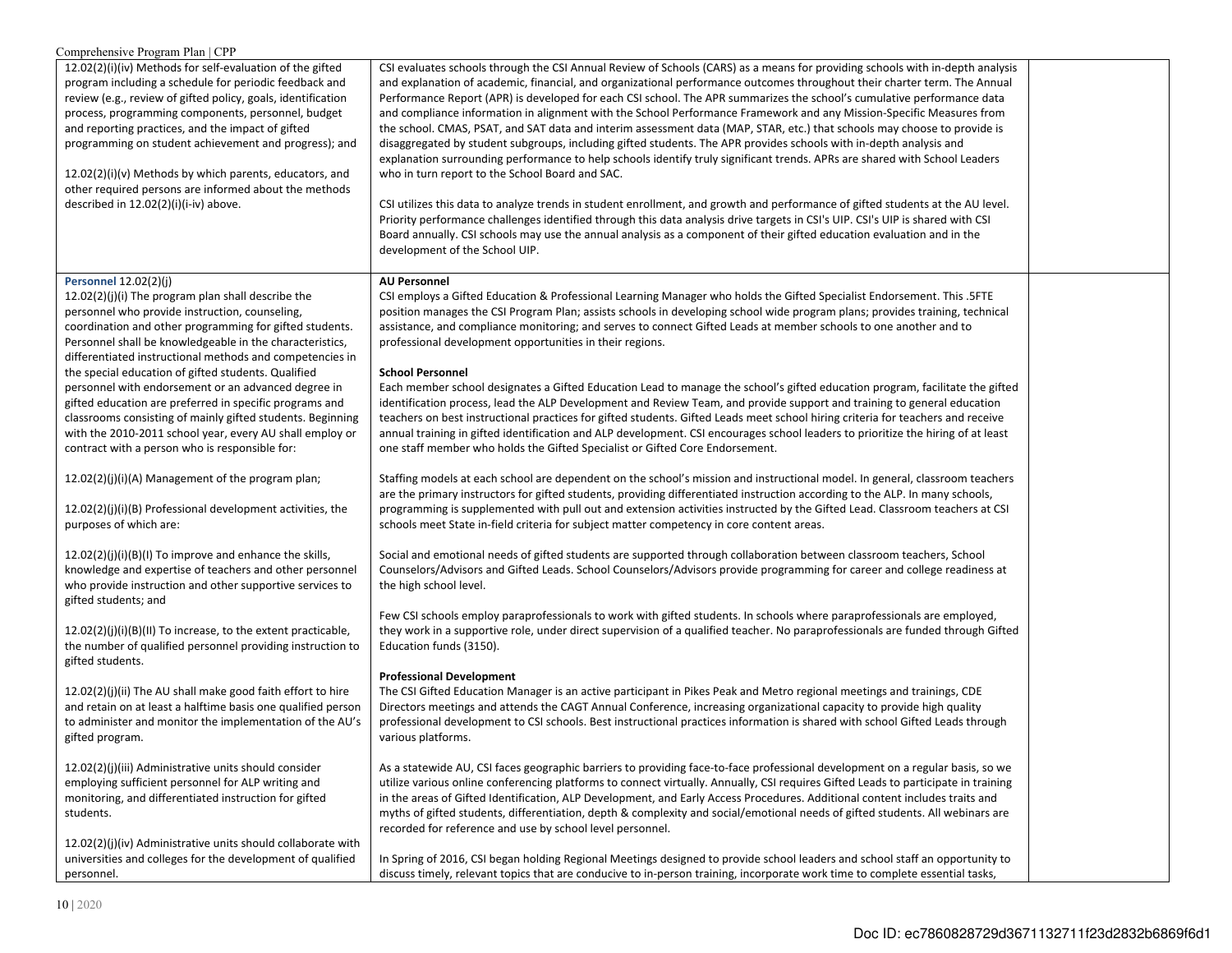| Comprehensive Program Plan   CPP                             |                                                                                                                              |  |
|--------------------------------------------------------------|------------------------------------------------------------------------------------------------------------------------------|--|
|                                                              | engage in networking and share best practices to capitalize on knowledge and experience. One Regional Meeting each year      |  |
| 12.02(2)(j)(v) Personnel responsible for the instruction and | focuses on Student Services, including Gifted Education.                                                                     |  |
| learning of gifted students in core academic areas must      |                                                                                                                              |  |
| meet the requirements under federal law for highly           | CSI routinely provides School Leaders and Gifted Leads information about opportunities at State colleges and universities to |  |
| qualified teachers.                                          | continue professional development in gifted education as well as information about programs to obtain qualification as a     |  |
|                                                              | Gifted Education Specialist. Additionally, CSI provides information about gifted education professional development          |  |
| 12.02(2)(i)(vi) Paraprofessionals may serve in supportive    | opportunities in and around the State (Javits online modules, GET webinars, CAGT and NAGC Conferences, regional offerings    |  |
| roles, but may not be the sole instructional provider, nor   | by CDE and public offerings in the District of residence).                                                                   |  |
| may such paraprofessionals be funded using state gifted      |                                                                                                                              |  |
| education funds.                                             |                                                                                                                              |  |
|                                                              |                                                                                                                              |  |
| 12.02(2)(j)(vii) The program plan shall also indicate the    |                                                                                                                              |  |
| content of and means by which the AU supports the            |                                                                                                                              |  |
| acquisition and/or improvement of the knowledge and          |                                                                                                                              |  |
| competencies of personnel through appropriate                |                                                                                                                              |  |
| professional development relating to the instruction,        |                                                                                                                              |  |
| programming and counseling for gifted students. (e.g.,       |                                                                                                                              |  |
| induction and in-service programs, job-embedded training     |                                                                                                                              |  |
| and coaching, gifted education workshops or institutes       |                                                                                                                              |  |
| and college coursework). Key topics should include, but      |                                                                                                                              |  |
| need not be limited to, gifted characteristics and myths,    |                                                                                                                              |  |
| differentiated instruction, affective needs, counseling,     |                                                                                                                              |  |
| content instructional options and advanced curricular        |                                                                                                                              |  |
| strategies (e.g., higher order thinking strategies).         |                                                                                                                              |  |
| Budget 12.02(2)(k)                                           | CSI submits an annual budget and an annual expended budget to the state which reflects state funding and AU contributing     |  |
| $12.02(2)(k)(i)$ The AU shall include in the annual plan a   | funds.                                                                                                                       |  |
| budget for gifted education which reflects the               |                                                                                                                              |  |
| collaborative efforts of the AU and cost of implementing     | CSI Finance and Student Services Departments have collaborated to develop an allocation formula for schools that provides an |  |
| the program elements and the student goals stated in the     | equal base amount to each school with additional funds allocated to schools based on the number of identified gifted         |  |
| annual comprehensive program plan. The budget shall          | students. 100% of gifted education funds (3150) are expended at the school level. Administrative costs, technology and       |  |
| detail the funding committed by the AU and funding           | equipment do not exceed statutory percentages. Each CSI school has autonomy in determining budgeting priorities for gifted   |  |
| requested from the Department. Funding committed by          | education based on their individual school program and identified needs for the achievement and growth of gifted students.   |  |
| the AU shall be an amount determined by the AU to            |                                                                                                                              |  |
| contribute towards the AU's gifted student education         | CSI schools have primarily utilized funds in the following areas:                                                            |  |
| program described in the AU's program plan. Funds            | • Salary/benefits for Gifted Coordinators                                                                                    |  |
| requested from the Department may be used for:               | • Identification of Gifted Students - testing materials and scoring                                                          |  |
|                                                              | • Professional development and training related to gifted education                                                          |  |
| 12.02(2)(k)(i)(A) Salaries for appropriately licensed and    | • Supplies and materials to support gifted programming                                                                       |  |
| endorsed personnel primarily serving gifted students (e.g.,  | • Activities to support gifted programming                                                                                   |  |
| gifted education directors, coordinators, resource           |                                                                                                                              |  |
| teachers, counselors and teachers of gifted classrooms);     | CSI has applied for the Universal Screening and Qualified Personnel Grant (3228) since its inception.                        |  |
|                                                              | This grant has supported 0.2 FTE for Qualified Personnel at the AU, as well as increasing the number                         |  |
| 12.02(2)(k)(i)(B) Professional development and training      | of schools conducting universal screening for identification at both K-2 and 6-8. The number of schools participating in the |  |
| relating to gifted education;                                | grant has increased from 9 to 27 since Spring of 2015.                                                                       |  |
|                                                              |                                                                                                                              |  |
| 12.02(2)(k)(i)(C) Programming options and school             | CSI also utilizes Title II funds to offer professional development to Gifted Leads.                                          |  |
| counseling or affective guidance specific to gifted students |                                                                                                                              |  |
| and their ALPs;                                              | CSI does not contract with any other Administrative Unit to establish and maintain gifted programming. CSI schools may       |  |
|                                                              | choose to contract with their geographic district or BOCES for some services.                                                |  |
| 12.02(2)(k)(i)(D) Materials used in instructional            |                                                                                                                              |  |
| programming for gifted education; and                        |                                                                                                                              |  |
| 12.02(2)(k)(i)(E) Administrative costs (classified or grant  |                                                                                                                              |  |
| fiscal staff), technology, and equipment necessary for the   |                                                                                                                              |  |
|                                                              |                                                                                                                              |  |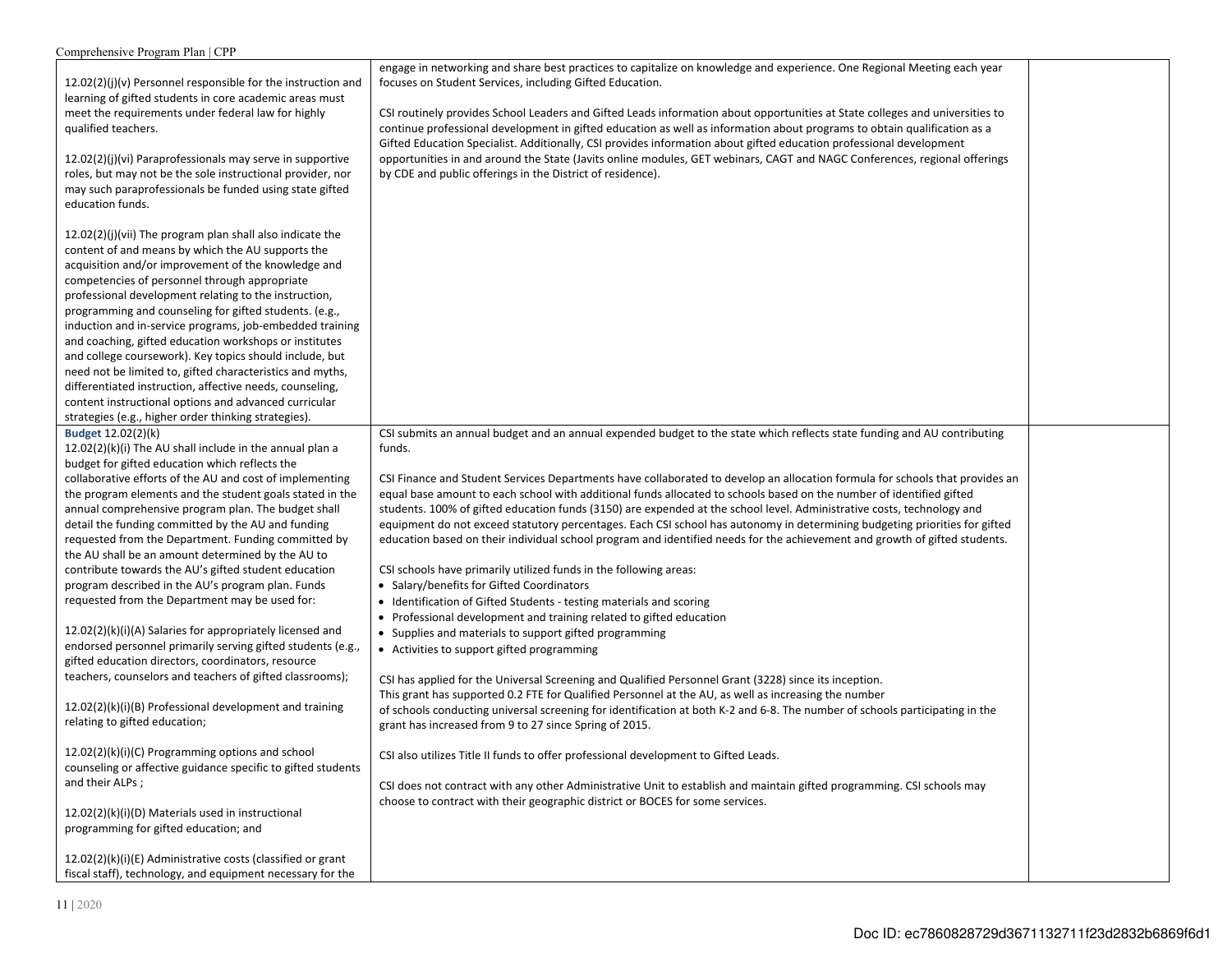| Comprehensive Program Plan   CPP                            |                                                                                           |  |
|-------------------------------------------------------------|-------------------------------------------------------------------------------------------|--|
| education of gifted students up to ten percent for any one  |                                                                                           |  |
| of these limited expenditures, and, not to collectively     |                                                                                           |  |
| exceed twenty percent of the total amount requested         |                                                                                           |  |
| from the Department.                                        |                                                                                           |  |
|                                                             |                                                                                           |  |
| 12.02(2)(k)(ii) Administrative units may contract with      |                                                                                           |  |
| other AUs to establish and maintain gifted student          |                                                                                           |  |
| programs (e.g., art, music, online coursework, and          |                                                                                           |  |
| counseling) for the education of gifted children, sharing   |                                                                                           |  |
| costs of student programing in accordance with terms of a   |                                                                                           |  |
| contract. This action is optional based upon available AU   |                                                                                           |  |
| resources, and subject to AU discretion. An AU with less    |                                                                                           |  |
| than six children who need a particular program may         |                                                                                           |  |
| purchase services from one or more AUs that provide the     |                                                                                           |  |
| appropriate gifted education program for individual or      |                                                                                           |  |
| groups of gifted students. Gifted education personnel in    |                                                                                           |  |
| these AUs shall collaborate on the content and monitoring   |                                                                                           |  |
| of such contracts.                                          |                                                                                           |  |
|                                                             |                                                                                           |  |
| Record Keeping 12.05(1)                                     | You may simply check "yes" if you follow these procedures. If you do not, please explain. |  |
| Financial records shall be kept in accordance with          | $\boxtimes$ Yes                                                                           |  |
| generally accepted principles of governmental accounting.   |                                                                                           |  |
| Recommended accounting principles are listed in the         |                                                                                           |  |
| Financial Policies and Procedures Handbook.                 |                                                                                           |  |
|                                                             |                                                                                           |  |
| 12.05(2) Inventory                                          |                                                                                           |  |
| An inventory shall be maintained of all equipment for       |                                                                                           |  |
| which funding was received. These records shall be          |                                                                                           |  |
| maintained throughout the useful life of the equipment.     |                                                                                           |  |
|                                                             |                                                                                           |  |
| 12.05(3) Student Education Records                          |                                                                                           |  |
| The ALP documents shall be part of the student's            |                                                                                           |  |
| cumulative education record.                                |                                                                                           |  |
|                                                             |                                                                                           |  |
| 12.05(4) Confidentiality of Student Education Records       |                                                                                           |  |
| Individually identifiable records of students referred,     |                                                                                           |  |
| assessed, evaluated, and/or served through programming      |                                                                                           |  |
| for gifted and talented students in any AU shall be held to |                                                                                           |  |
| be confidential and protected in accordance with            |                                                                                           |  |
| applicable federal and state laws and regulations. Student  |                                                                                           |  |
| records that are collected and/or stored electronically     |                                                                                           |  |
| shall be held to current state law and FERPA regulations    |                                                                                           |  |
| governing the protection of personally identifiable         |                                                                                           |  |
| information and the privacy interests of students.          |                                                                                           |  |
|                                                             |                                                                                           |  |
| 12.05(5) Maintenance and Destruction of Student             |                                                                                           |  |
| <b>Education Records</b>                                    |                                                                                           |  |
| Gifted student education records and ALPs shall be          |                                                                                           |  |
| maintained, retained and destroyed consistent with the      |                                                                                           |  |
| ongoing system of student record keeping established in     |                                                                                           |  |
| the AU, including its member districts or the Charter       |                                                                                           |  |
| School Institute for student records, preschool (if         |                                                                                           |  |
| applicable) through grade 12.                               |                                                                                           |  |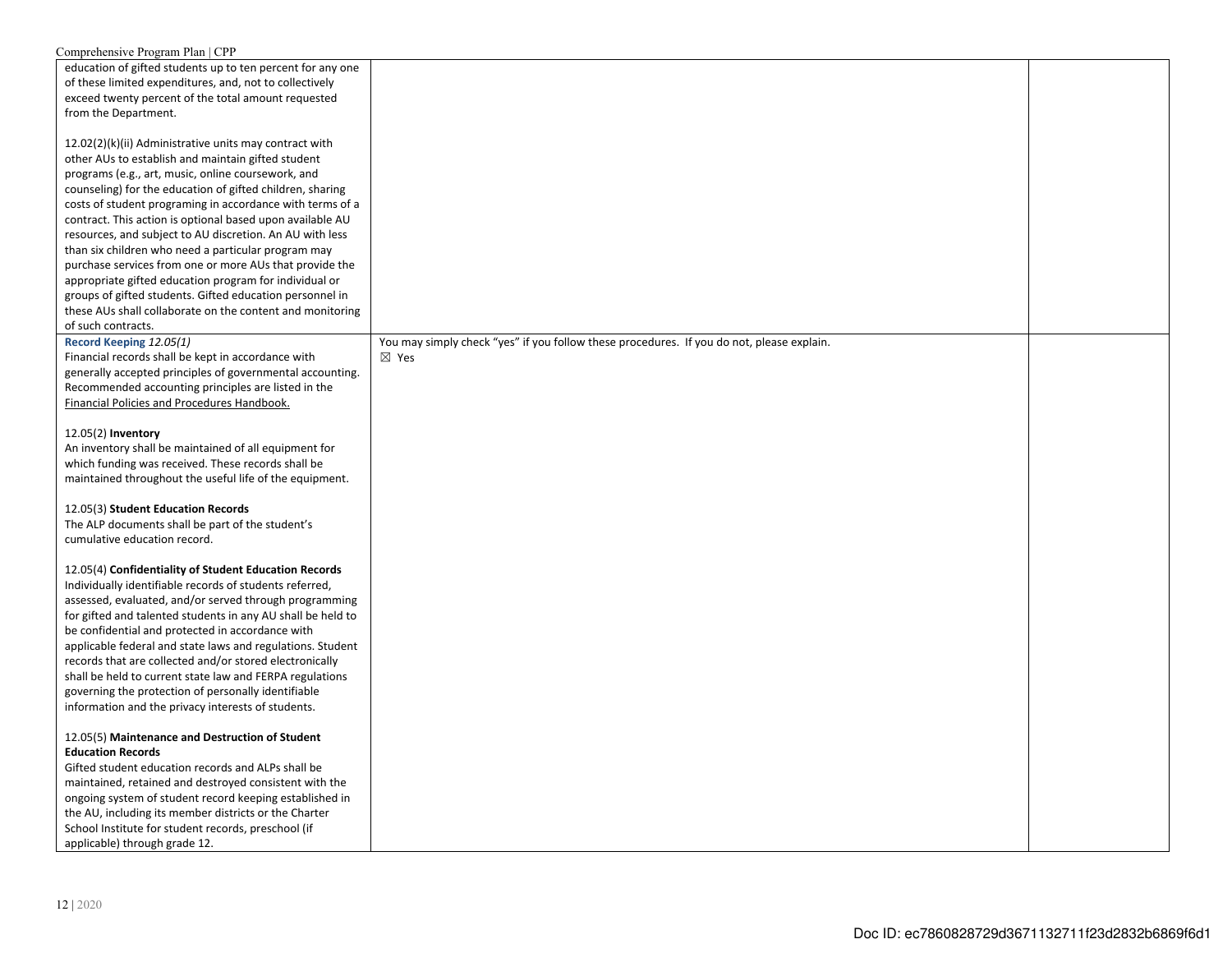| Comprehensive Program Plan   CPP                             |                                                                                                                                      |  |  |
|--------------------------------------------------------------|--------------------------------------------------------------------------------------------------------------------------------------|--|--|
| Procedures for Disagreement 12.06                            | The Institute Board directs the Institute Staff to establish an internal conflict resolution procedure and directs Institute Schools |  |  |
| The program plan shall describe procedures for resolving     | to adopt grievance policies in accordance with the Board policy and contract. The Institute believes that many grievances are        |  |  |
| disagreements with parents/guardians, or students in         | best handled by the School and seeks to encourage the proper resolution of grievances at the school level. Each CSI School           |  |  |
| regard to identification, programming, and ALPs. The         | adopts a grievance policy as part of the charter contract. Complaints regarding gifted education are resolved in accordance          |  |  |
| procedures for resolving disagreements shall include, but    | with the school's adopted policy. This information is easily accessible to stakeholders: the CSI Conflict Resolution Policy can be   |  |  |
| need not be limited to: a method for the aggrieved           | found in BoardDocs on the CSI website. School policies are referenced in each school's respective Student/Parent Handbook.           |  |  |
| individual to express issues and concerns; a means to        |                                                                                                                                      |  |  |
| discuss disagreements in a timely manner with personnel      |                                                                                                                                      |  |  |
| designated by the district with authority to resolve the     |                                                                                                                                      |  |  |
| disagreement. The procedures shall afford the aggrieved      |                                                                                                                                      |  |  |
| individual notice of the decision giving rise to the dispute |                                                                                                                                      |  |  |
| and an opportunity to be heard before the decision is        |                                                                                                                                      |  |  |
| implemented. The procedures must be posted for ease of       |                                                                                                                                      |  |  |
| access by stakeholders.                                      |                                                                                                                                      |  |  |
| Early Access 12.02(2)(I)                                     | You may check "no" if your AU does not offer early access.                                                                           |  |  |
| If early access is permitted in the AU, an AU shall include  | $\Box$ No, our AU does not offer early access.                                                                                       |  |  |
| in its program plan provisions to identify and serve highly  |                                                                                                                                      |  |  |
| advanced gifted children pursuant to Section 12.08 of        | If your AU does offer early access, please select the box below which applies.                                                       |  |  |
| these Rules. Constituent schools or districts within the AU  | $\boxtimes$ AU is following all elements of the Early Access plan submitted to the Office of Gifted Education.                       |  |  |
| shall abide by the requirements established in the           | AU has modified implementation of element(s) in plan submitted to the Office of Gifted Education. Please                             |  |  |
| program plan.                                                | explain in column to the right.                                                                                                      |  |  |